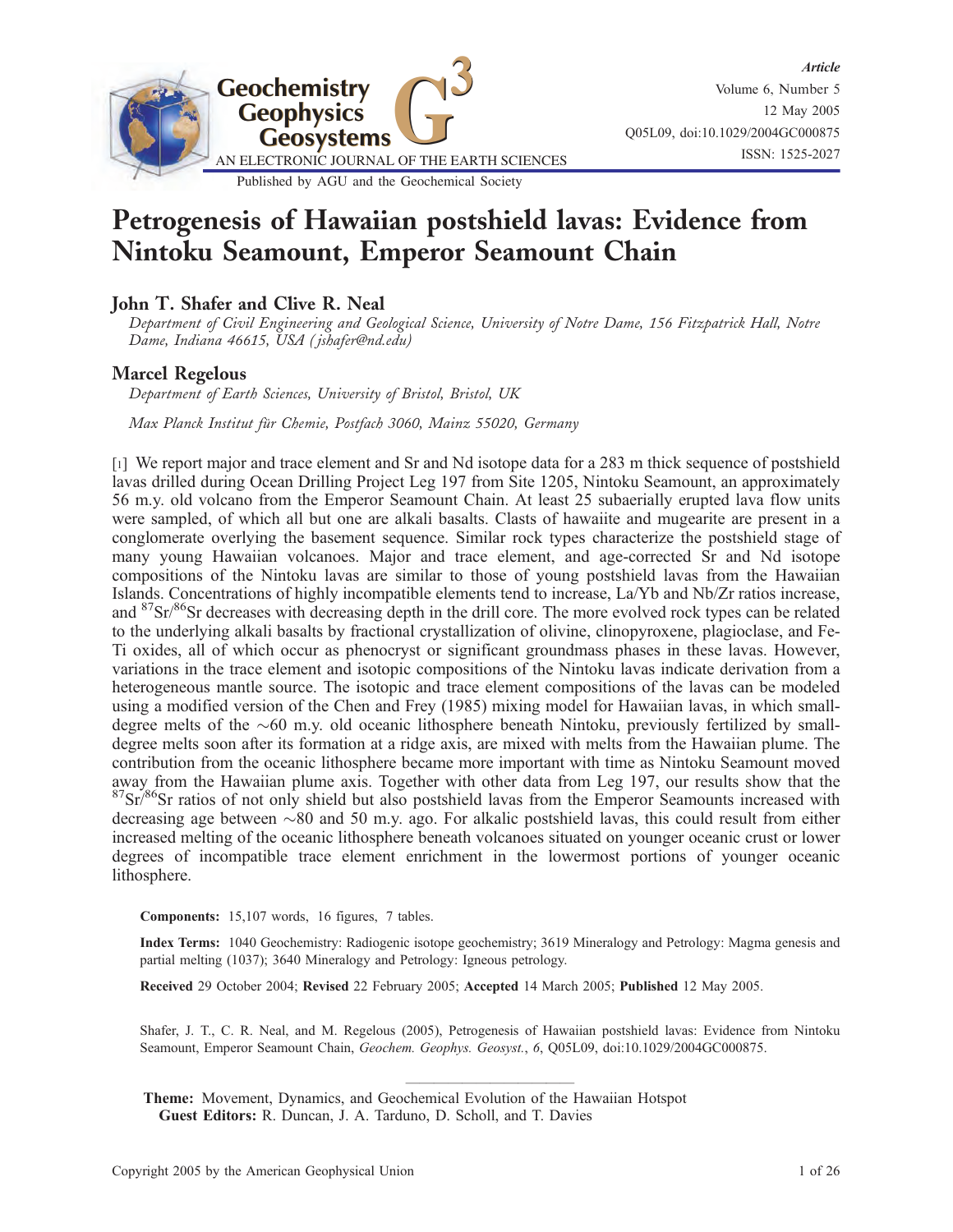# 1. Introduction

**Geochemistry Geophysics**

[2] The intraplate Hawaiian Ridge-Emperor Seamount Chain is an approximately 6,000 km long, age-progressive chain of volcanic islands and seamounts that has been created as the Pacific plate moved over the Hawaiian hot spot (Figure 1). Active volcanism occurs on the Hawaiian Islands at the eastern end of the Hawaiian Ridge and the volcanoes become progressively older to the west and north. The oldest preserved volcanoes, at the northern end of the Emperor Seamount Chain (ESC) at Meiji and Detroit Seamount, have an age of approximately 76–80 Ma [Keller et al., 1995; Duncan and Keller, 2004]. Lavas from the ESC thus preserve a record of Hawaiian hot spot geochemistry since the Late Cretaceous. The Emperor Seamount Chain is built on Pacific lithosphere ranging in age from about 80 to less than 10 million years older than the central volcanoes [Mammerickx and Sharman, 1988], providing a opportunity to examine the role of the thickness and fertility of the lithosphere on the chemistry of intraplate magmatism. Hawaiian postshield lavas are believed to be derived in part from the oceanic lithosphere [e.g., Chen and Frey, 1983; Reiners and Nelson, 1998; Yang et al., 2003].

[3] Recent studies have shown that the geochemistry of lavas from the ESC vary dramatically from one end to the other. Tholeiitic and alkalic lavas from Meiji and Detroit Seamounts are depleted in highly incompatible trace elements compared to their younger counterparts from the Hawaiian Islands [Keller et al., 2000; Regelous et al., 2003]. Initial  ${}^{87}Sr/{}^{86}Sr$  ratios of tholeiitic and alkalic lavas from Detroit and Meiji Seamounts (5580 and 5800 km from Kilauea, respectively) extend to lower values than lavas from younger Hawaiian-Emperor Seamounts [Keller et al., 2000; Regelous et al., 2003; Huang et al., 2005]. The depleted compositions of the oldest Emperor lavas could reflect the fact that these seamounts were formed on young, thin lithosphere close to a former spreading center [Mammerickx and Sharman, 1988]. For example, the composition of Detroit Seamount lavas may be a consequence of magma mixing between MORB and OIB melts [Kinman and Neal, 2002], increased entrainment of depleted upper mantle into the Hawaiian plume, or partial melting of depleted upper mantle close to the ridge [Keller et al., 2000], or be the result of higher average degrees of melting beneath thin lithosphere resulting in an increased contribution of relatively refractory, incompatible trace element depleted



Figure 1. Map of the Hawaiian Ridge-Emperor Seamount Chain and surrounding area. Modified from Tarduno et al. [2002]. Shaded are regions of seafloor extending above approximately 3500 mbsl.

mantle components [Regelous et al., 2003; Frey et al., 2005; Ito and Mahoney, 2005a, 2005b].

[4] In contrast, the available geochemical data for lavas from younger Emperor Seamounts (between Suiko and Daikakuji, 65–42 Ma) show that these seamounts have major and trace element compositions similar to those of young Hawaiian lavas [Clague and Dalyrmple, 1973; Dalrymple and Clague, 1976; Bence et al., 1980; Clague and Frey, 1980; Dalrymple and Garcia, 1980; Kirkpatrick et al., 1980; Keller et al., 2000; Regelous et al., 2003]. However, with the exception of Suiko Seamount, samples from the younger Emperor Seamounts are limited to a few dredge and shallow drill sites. Dredged samples in particular are generally highly altered, so the primary geochemistry of lavas from most of these seamounts is poorly known.

[5] The subaerial Hawaiian Islands afford a detailed look at the evolution of volcanoes produced by the Hawaiian hot spot. Most young volcanoes pass through a series of evolutionary stages. Preshield volcanism is small in volume and predominantly alkalic in composition and is followed by voluminous amounts of tholeiitic basalt that erupt to form the bulk of the shield. After a short period of quiescence, postshield alkali basalts and their differentiates are erupted and form a thin discontinuous cap  $\left( \langle 1\% \rangle$  of total volcano volume) over the tholeiitic base [Powers, 1955; Macdonald and Katsura, 1964; Engel et al., 1965; Clague and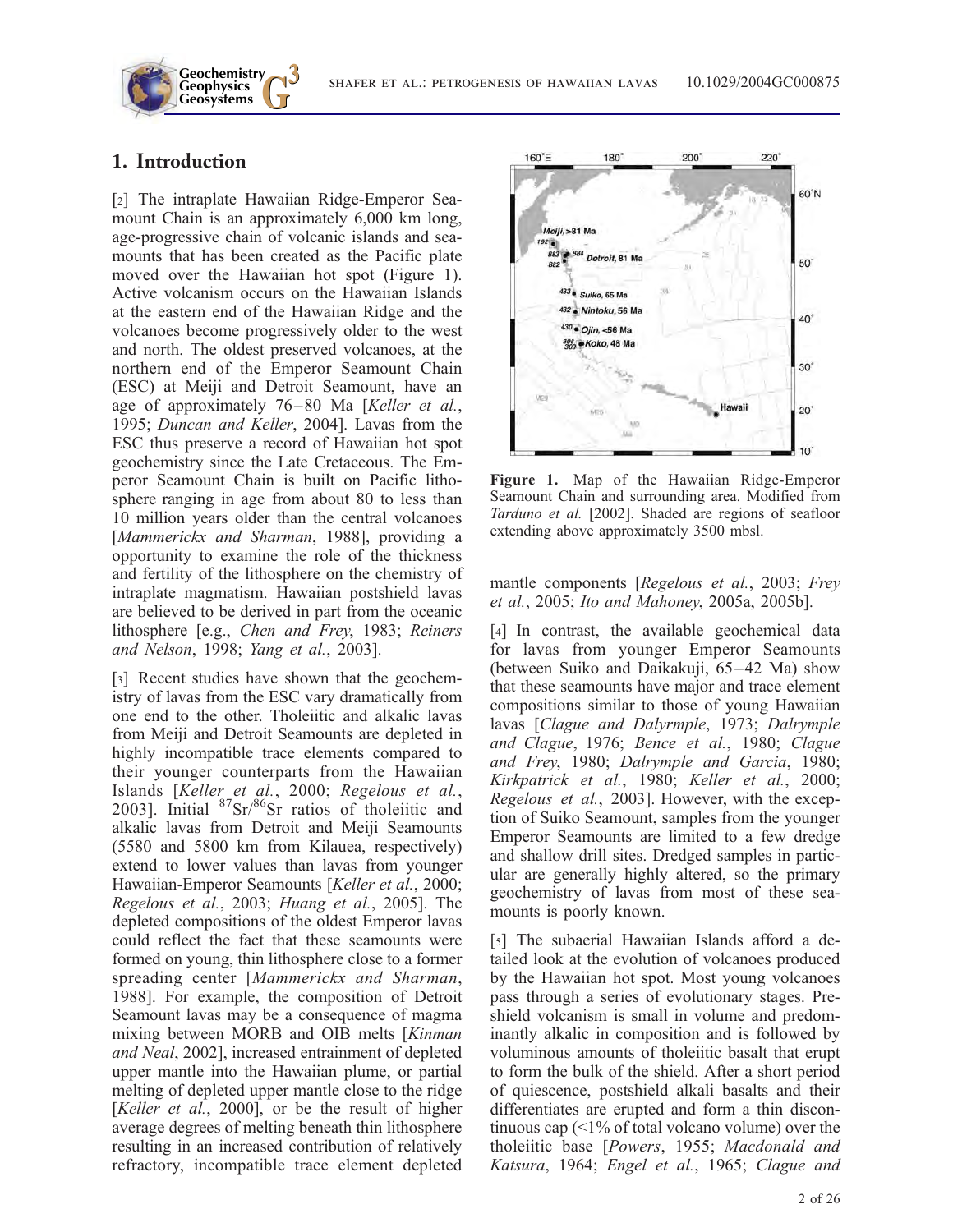

Beeson, 1980]. In some cases, postshield alkali basalts have been found intercalated with tholeiitic basalts. Occasionally, renewed volcanism at isolated vents may occur up to 2.5 m.y. after eruption of the postshield basalts. These so-called posterosional lavas are strongly alkalic and comprise <0.1% of the total volcano volume. Not all stages are developed on all volcanoes, for example, Koolau and Lanai volcanoes lack a postshield alkalic stage. Compared to the associated shield tholeiites, the younger alkalic lavas have higher concentrations of incompatible trace elements, higher ratios of more to less incompatible elements (e.g., Nb/Zr, La/Yb), and extend to silica undersaturated compositions.

**Geochemistry Geophysics**

[6] In this study, we report major and trace element and Sr and Nd isotope data for 33 samples of volcanic rock from a 283 m thick sequence of alkalic postshield lavas drilled from Nintoku Seamount during Ocean Drilling Program (ODP) Leg 197, Site 1205. The relatively thick, stratigraphically controlled sequence of postshield lavas at Nintoku provides an opportunity to examine the evolution of the Hawaiian plume through geochemical variability of  $\sim$ 56 Ma postshield lavas, and compare them to present-day postshield basalt compositions.

# 2. Nintoku Seamount

[7] Nintoku Seamount is located at  $41^{\circ}$ N,  $175^{\circ}$ E in the central part of the ESC, and formed at approximately 56 Ma [Dalrymple et al., 1980; Duncan and Keller, 2004]. The upper 32 m of the volcanic basement of this seamount was previously drilled during Deep Sea Drilling Project (DSDP) Leg 55, Site 432, where three flow units of alkali basalt were recovered [Kirkpatrick et al., 1980]. Site 1205 of ODP Leg 197 is located at the north-west edge of the summit region of Nintoku Seamount in 1310 m water depth, about 100 m south-west of Site 432. Hole 1205A encountered basement at 42.7 meters below seafloor (mbsf) and penetrated 283.3 m into a sequence of basaltic lavas and interbedded sediments and soil horizons (Figure 2). The minimum age of the basement rocks at this site is constrained to be 53.6–54.7 Ma on the basis of the nanofossil assemblage (zone NP10, Early Eocene) recovered in Core 197-1205A-5R immediately overlying volcanic basement. Dalrymple *et al.* [1980] obtained an <sup>40</sup>Ar-<sup>39</sup>Ar age of 56.2  $\pm$ 0.6 Ma for a sample of olivine and plagioclase phyric alkali basalt from DSDP Site 432.<sup>40</sup>Ar-<sup>39</sup>Ar plateau ages from 6 whole rock samples and one

feldspar separate from Site 1205 gave a mean age of 55.51  $\pm$  0.22 Ma [Duncan and Keller, 2004], with no significant difference in age between samples from the top and bottom of the section.

[8] At least 25 lava flow units were recovered at Site 1205. These included both a'a and pahoehoe flow types, which were commonly vesicular and have weathered flow top and inter-flow soil horizons indicating that the sequence was erupted subaerially and that eruption rates were relatively low [Tarduno et al., 2002].

[9] The lavas drilled at Site 1205 vary from aphyric to plagioclase-phyric to plagioclase-olivinephyric basalts with texture varying from subophitic to subtrachytic [*Tarduno et al.*, 2002]. The groundmass is typically composed of plagioclase, olivine, clinopyroxene, titanomagnetite, and glass. Preliminary shipboard major element analyses of the lava flow units showed that most are composed of alkali basalt. A conglomerate containing clasts of alkali basalt, hawaiite, and mugearite overlies the basement at Sites 1205 and 432. Alkali basalts and hawaiites with similar chemistry and mineralogy characterize the postshield alkalic stage of many young Hawaiian volcanoes, including Mauna Kea [Frey et al., 1990], Kohala [Lanphere and Frey, 1987], and Haleakala [Chen et al., 1990].

# 3. Samples and Analytical Methods

[10] A total of 33 samples were analyzed (Table 1). Of these, six samples are clasts of volcanic rock that were extracted from the conglomerate unit directly overlying the volcanic basement. Drillcore samples were crushed to 0.5–1.0 cm sized chips and the freshest material was handpicked. Vesicle fillings, veins, and highly altered material were avoided. The chips were rinsed in distilled water, dried, and powdered in an agate swing mill at the Max Planck Institut fur Chemie, Mainz.

[11] Loss on ignition (LOI) was determined by heating between 0.1 and 0.5 g of sample powder in platinum crucibles at  $1025^{\circ}$ C for 4 hours. The samples were weighed before and after removal from the oven and total weight percent LOI was determined.

[12] Major element concentrations were determined by inductively coupled plasma-optical emission spectroscopy (ICP-OES) at the University of Notre Dame. Approximately 0.1 g of sample powder was fused with 0.5 g of lithium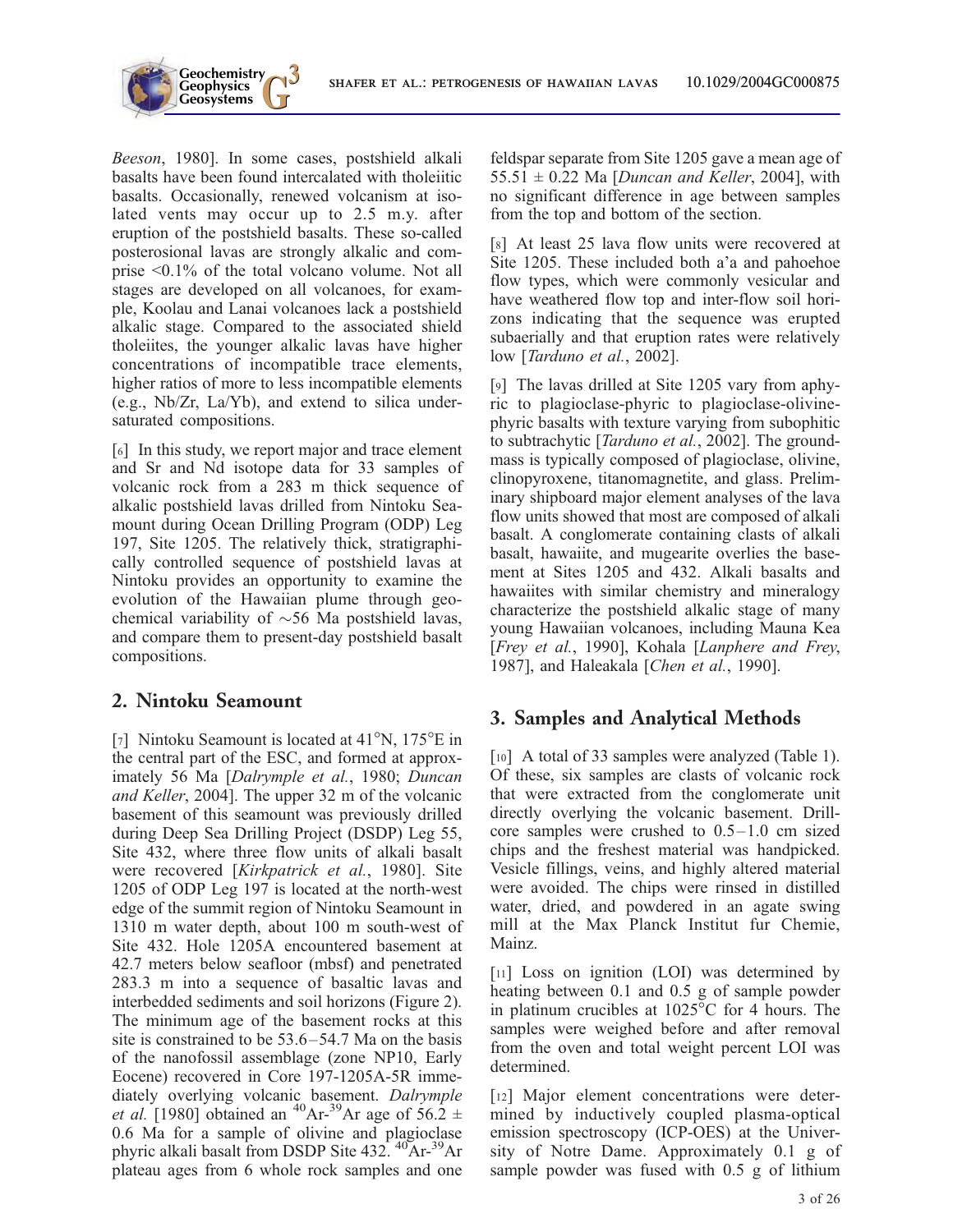

Figure 2. Stratigraphic profile for Hole 1205A Nintoku Seamount, listing thickness, mineralogy, and petrology of volcanic units. Adapted from Tarduno et al. [2002].

metaborate in carbon crucibles at  $1025^{\circ}$ C for 30 minutes in a Fisher Scientific Isotemp programmable muffle furnace. Immediately upon removal from the oven, the molten pellets were quenched in  $5\%$  HNO<sub>3</sub>, which was then transferred to polypropylene bottles and brought to 100 g with  $5\%$  HNO<sub>3</sub>. This solution was then placed in an ultrasonic bath until the fused glass was completely dissolved. This solution was then used for ICP-OES analyses. Machine drift was monitored by analyzing a standard solution every four

**Geochemistry Geophysics**

> samples (i.e., every four test tubes). Calibration was performed by taking the blank- and driftcorrected counts of a selected standard reference material, or SRM (two or three different SRMs were replicated at least twice during each run including BHVO-1, BHVO-2, BIR-1, and BPL-1), and dividing by the accepted elemental concentrations [Shafer et al., 2004]. The background signal (the raw counts per second or cps) for the analytical blanks were generally low  $\langle 0.8\% \rangle$  of standard reference material cps, except for  $P_2O_5$ , which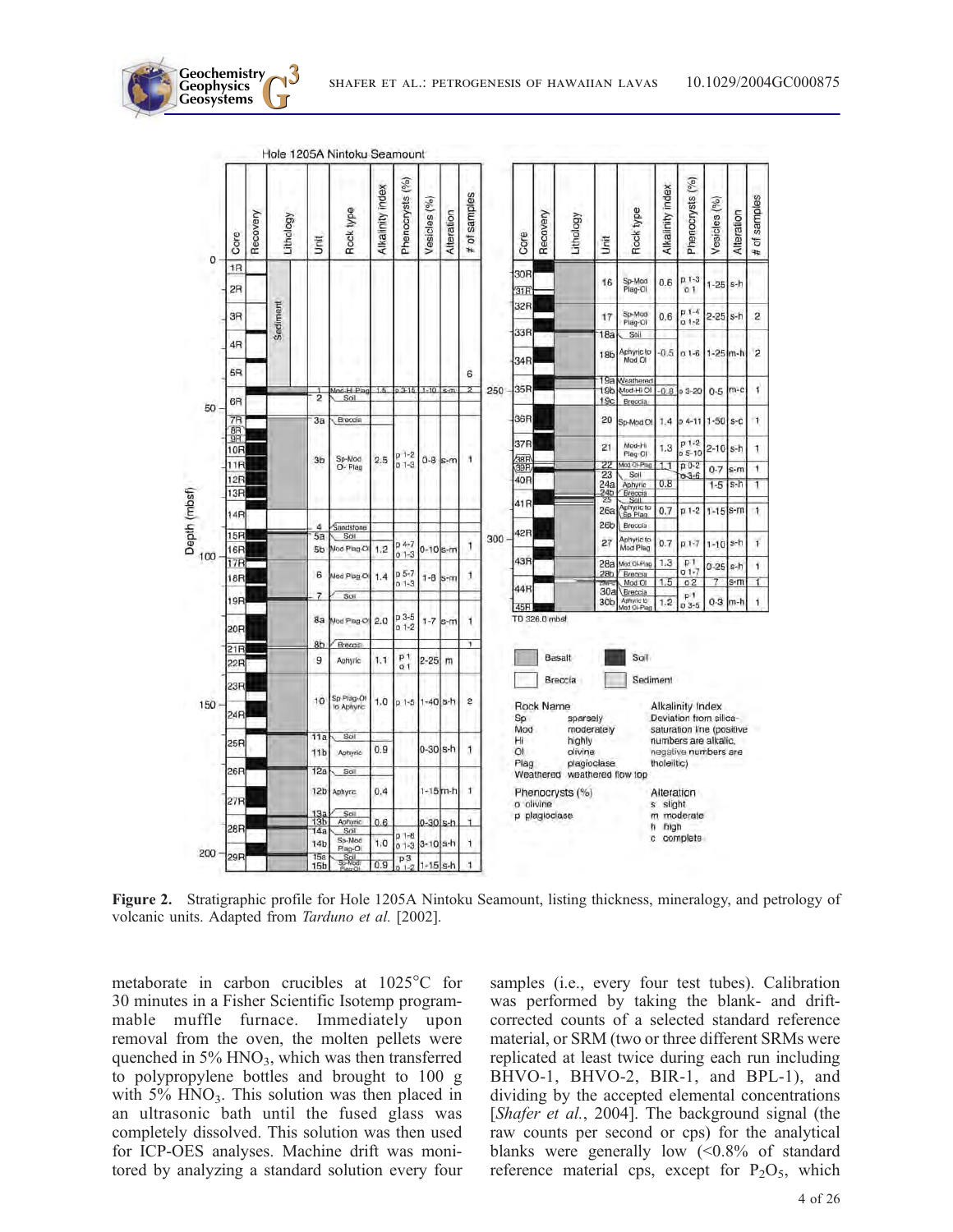| Sample              | Unit Number     | Depth, mbsf | Rock Type                                                |
|---------------------|-----------------|-------------|----------------------------------------------------------|
| $5R-2, 21-25$       | SE II           | 34.09       | mugearite                                                |
| $5R-2$ , $31-34$    | SE II           | 34.19       | mugearite                                                |
| 5R-2, 74-77         | SE II           | 34.62       | mugearite                                                |
| $5R-2$ , $90-94$    | SE II           | 34.78       | alkalic basalt                                           |
| $5R-2$ , $96-100$   | SE II           | 34.84       | mugearite                                                |
| $5R-2$ , $114-116$  | <b>SEII</b>     | 35.02       | hawaiite                                                 |
| $6R-2$ , $8-12$     | 1               | 43.88       | moderately to highly plagioclase-phyric basalt           |
| $6R-2$ , $114-119$  | 1               | 45.02       | moderately to highly plagioclase-phyric basalt           |
| $10R-2, 0-5$        | 3B              | 63.12       | sparsely to moderately olivine-plagioclase-phyric basalt |
| $15R-3$ , $10-12$   | 5B              | 93.65       | moderately plagioclase-olivine-phyric basalt             |
| 19R-1, $80 - 86$    | 6               | 110.70      | moderately plagioclase-olivine-phyric basalt             |
| $20R-5, 67-72$      | <b>8A</b>       | 125.80      | moderately plagioclase-olivine-phyric basalt             |
| $21R-3$ , $71-76$   | 8 <sub>B</sub>  | 132.83      | plagioclase-olivine basalt autoclastic breccia           |
| $23R-1, 85-90$      | 10              | 139.75      | sparsely plagioclase-olivine-phyric to aphyric basalt    |
| $24R-1, 51-56$      | 10              | 149.01      | sparsely plagioclase-olivine-phyric to aphyric basalt    |
| $26R-2, 30-34$      | 11B             | 169.50      | aphyric basalt                                           |
| 27R-6, 124-129      | 12B             | 185.66      | aphyric basalt                                           |
| $28R-3$ , $10-15$   | 13B             | 189.75      | aphyric basalt                                           |
| $29R-3, 92-95$      | 14B             | 199.01      | sparsely to moderately plagioclase-olivine-phyric basalt |
| 29R-4, 117-121      | 15B             | 201.30      | sparsely to moderately plagioclase-olivine-phyric basalt |
| $32R-3$ , $17-22$   | 17              | 220.47      | sparsely to moderately plagioclase-olivine-phyric basalt |
| $33R-2$ , $70-75$   | 17              | 226.61      | sparsely to moderately plagioclase-olivine-phyric basalt |
| $34R-3$ , $79-84$   | 18 <sub>B</sub> | 238.29      | aphyric to moderately olivine-phyric basalt              |
| $35R-3$ , $108-114$ | 19 <sub>B</sub> | 247.66      | moderately to highly olivine-phyric basalt               |
| $36R-5$ , $135-139$ | 20              | 260.44      | sparsely to moderately olivine-phyric basalt             |
| $37R-5$ , $38-42$   | 21              | 270.02      | moderately to highly plagioclase-olivine-phyric basalt   |
| $38R-1, 4-7$        | 22              | 273.64      | moderately olivine-plagioclase-phyric basalt             |
| $41R-3$ , $18-23$   | 24B             | 285.02      | aphyric basalt breccia                                   |
| $41R-5$ , $46-50$   | 26A             | 288.24      | aphyric to sparsely plagioclase-phyric basalt            |
| 42R-4, $12-16$      | 27              | 296.96      | aphyric to sparsely plagioclase-phyric basalt            |
| $44R-2, 14-19$      | 28              | 313.34      | olivine-plagioclase basalt breccia                       |
| $44R-2$ , $116-121$ | 29A             | 314.36      | olivine basalt breccia                                   |
| $45R-1$ , $115-118$ | 30B             | 322.65      | aphyric to moderately olivine-plagioclase-phyric basalt  |

Table 1. Summary of Unit Number, Recovery Depth, and Rock Type of Samples Recovered From Hole 1205A

ranged from 11–48% of the reference material cps).

[13] Trace element abundances of the agatemilled powders were quantified by ICP-mass spectrometry (ICP-MS) using a PlasmaQuad II quadrupole machine at the University of Notre Dame [Neal, 2001]. Blank levels were around 100 cps for the REE and the standard deviation for replicated SRMs was generally less than 10% (REE  $\leq$  5%, except for Yb and Er). In all ICP analyses, dissolution was performed on unignited powders.

[14] Strontium and Nd isotope analyses were carried out at Bristol University. Before dissolution, sample powders designated for Sr isotope analysis were subjected to a sequential leaching procedure in order to remove alteration products. About 4 g of rock powder was weighed into a Teflon beaker to which 5–10 ml of distilled 6M HCl was added. The samples were placed in an ultrasonic bath for 2 hours and the acid was changed every 30 minutes. The samples were then leached in hot  $(80^{\circ}C)$  6M HCl for a further 5 hours with the acid being changed every 60 minutes. The residue was soaked in deionized water at  $80^{\circ}$ C for 30 minutes, rinsed twice, and dried. This leaching procedure has been shown to yield reliable initial Sr isotope data for old, altered Hawaiian lavas [see Regelous et al., 2003; Huang et al., 2005].

[15] For Sr isotope analysis, about 0.1 g of leached rock powder was spiked with 87Rb and  $84$ Sr and digested in HF-HNO<sub>3</sub>. After treating with  $15M$  HNO<sub>3</sub> and  $6M$  HCl, the sample was dissolved completely in dilute HCl. Rubidium and Sr were separated from the rock matrix on cation exchange columns in 2.5M HCl. The Rb fraction was evaporated to dryness, redissolved in 3M HNO3, and cleaned of Sr by passing it through a second column containing  $50 \mu l$  of Sr Spec resin.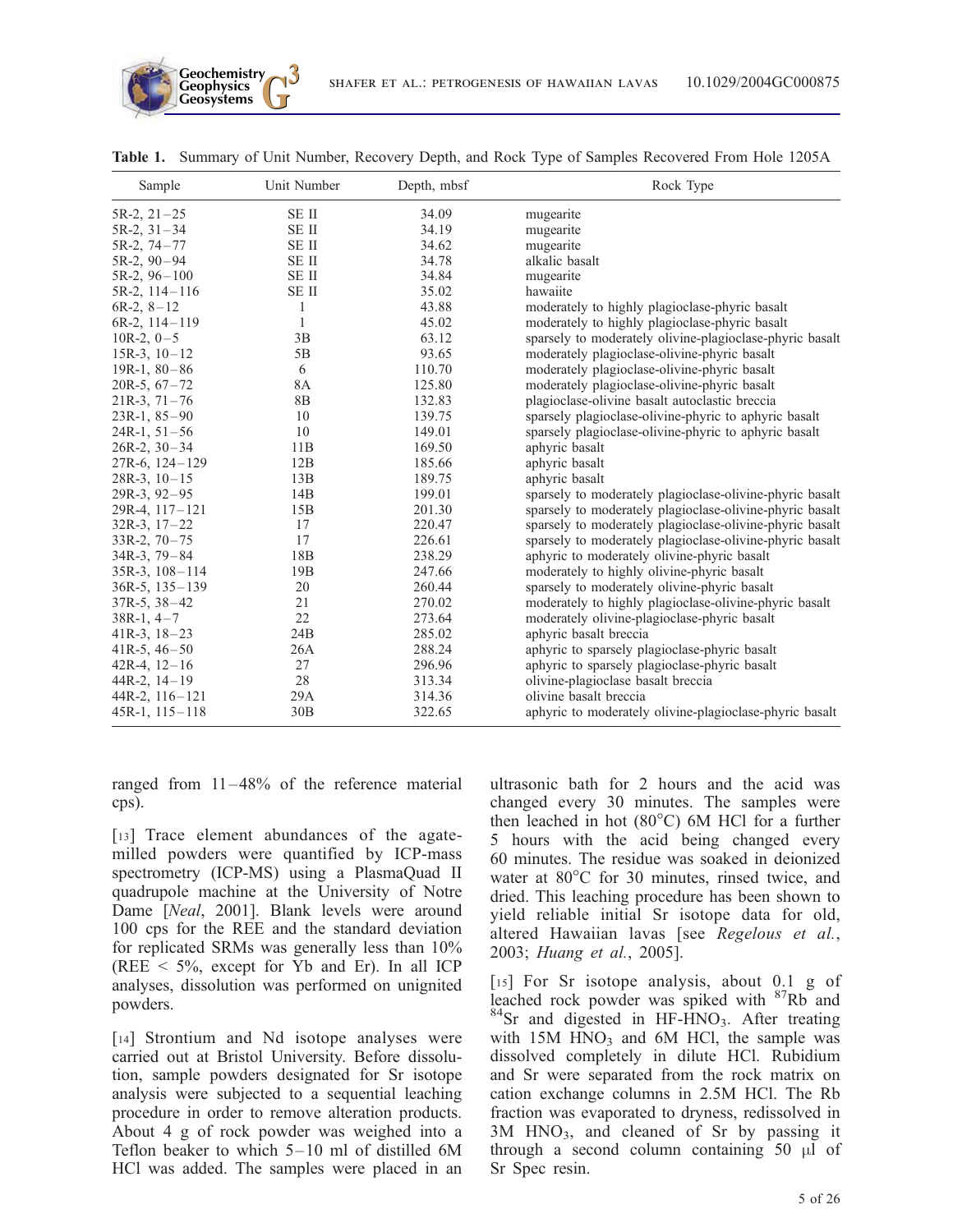

[16] Neodymium isotope analyses were conducted on unleached sample powders. Approximately 0.1 g of rock powder was digested using  $HF-HNO<sub>3</sub>-HCl$ , dissolved in 3M  $HNO<sub>3</sub>$ , and passed through a column containing 0.1 ml of exchange resin. After washing with  $3M HNO<sub>3</sub>$ , the rare earth elements (REE) were recovered in 2.5M HCl. Neodymium was separated from the other REE using HDEHP columns and dilute HCl. All reagents used were quartz distilled and total procedural blanks for Sr and Nd were below 400 pg and 50 pg, respectively.

**Geochemistry Geophysics**

[17] Strontium and Nd isotope measurements were conducted using a Finnigan ''Triton'' thermal ionization mass spectrometer in static mode. These measurements were corrected for instrumental mass fractionation using exponential fractionation corrections and assuming  $86$ Sr/ $88$ Sr = 0.1194 and  $146$ Nd/<sup>144</sup>Nd = 0.7219. The NBS-987 Sr and J&M Nd standards gave  $0.710247 \pm 8$  (n = 12) and  $0.511114 \pm 5$  (n = 8), respectively, over the period of the analysis.

[18] Rubidium isotope compositions were determined by multicollector ICP-MS using methods adapted from Waight et al. [2002]. The Rb fraction was dissolved in 0.6M HCl + 0.02M HF in order to obtain a Rb concentration of  $\sim$ 100 ppb. About 2 ml of this solution was transferred to a small vial and approximately 250 ng of natural Zr was added. Sample solutions were introduced into a Finnigan ''Neptune'' double focusing MC-ICP-MS via a Cetac Aridus microconcentric nebulizer and desolvating system equipped with a PFA spray chamber, at an uptake rate of 50 µl/minute. Typical sensitivity for Rb was  $\sim$ 200–400 Volts/ppm. Masses 85, 87, 88, 90, and 91 were measured simultaneously on Faraday cups. The contribution of Sr to mass 87 was monitored via mass 88 and in all cases the correction applied (using the  $88$ Sr/ $87$ Sr ratio obtained for individual samples by TIMS) was negligible. An individual analysis typically consisted of 50 integrations of 8 seconds. 0.6M  $HNO<sub>3</sub>$  followed by a 0.6M HCl + 0.02M HF was used to flush the system between analyses. The measured <sup>85</sup>Rb/<sup>87</sup>Rb ratio was corrected for instrumental mass fractionation (0.3–0.4%/amu) using an exponential correction and assuming  $^{90}Zr^{91}Zr = 4.5882$ . On the basis of repeat analysis of rock standards, the reproducibility of Rb concentration measurements is better than 0.6%.

[19] Age corrections have been applied to the Sr and Nd isotope data assuming an age of 56 Ma for Nintoku Seamount [Dalrymple et al., 1980; Duncan and Keller, 2004].

## 4. Results

[20] We divide the Site 1205 Nintoku Seamount lavas into an upper and lower alkalic series, which are separated by Unit 19B (tholeiitic basalt).

#### 4.1. Major Elements

[21] Whole rock major element concentrations and LOI values of 33 samples of volcanic rock from Nintoku Seamount are presented in Table 2. Major element totals (total + LOI) vary from  $97.05-$ 105.38, although much of the variation is caused by 5 samples (Table 2). The major element totals of the other 28 samples are  $100 \pm 2$  wt.%. Sample 35R-3, 108–114 from Unit 19b, which contains accumulated olivine, is the only sample that plots in the tholeiitic basalt field (Figure 3). Although alteration may increase  $Na<sub>2</sub>O$  and  $K<sub>2</sub>O$  contents (see Discussion), the high abundances of the more immobile elements such as  $TiO<sub>2</sub>$  and  $P<sub>2</sub>O<sub>5</sub>$  and incompatible trace element concentrations (e.g., Nb, Zr) of the Nintoku lavas compared to Hawaiian tholeiites confirm that the former are indeed alkalic. The most evolved rock types are the conglomerate clasts from core 5R, which were not present as flow units deeper in the recovered basement section at Site 1205. The significant variation in composition of the lava clasts from the conglomerate indicate that they were derived from several discrete flow units.

[22] MgO contents vary from 1.74 to 14.9 wt.%. As MgO abundances decrease, CaO, MnO, and  $FeO<sub>T</sub>$  (total Fe as FeO) concentrations decrease whereas  $P_2O_5$ ,  $K_2O$ ,  $Na_2O$ ,  $SiO_2$ ,  $Al_2O_3$ , and  $TiO_2$ increase (Figures 4a–4h). The hawaiite/mugearite clasts from the conglomerate have higher  $TiO<sub>2</sub>$  and  $P<sub>2</sub>O<sub>5</sub>$  contents than their younger counterparts from Mauna Kea, Haleakala, and Kohala volcanoes.

### 4.2. Trace Elements

[23] Trace element contents of the Nintoku Seamount lavas from Site 1205 are presented in Table 3. Nickel, Cr, Sc, and V generally increase down the section. One sample from Unit 19b, which contains accumulated olivine, has the highest Ni content (1135 ppm) while the hawaiites and mugearites contain the lowest concentrations of compatible trace elements. The Ni contents of the alkali basalts  $(\leq 234$  ppm) are too low for these lavas to represent primary melts of mantle perido-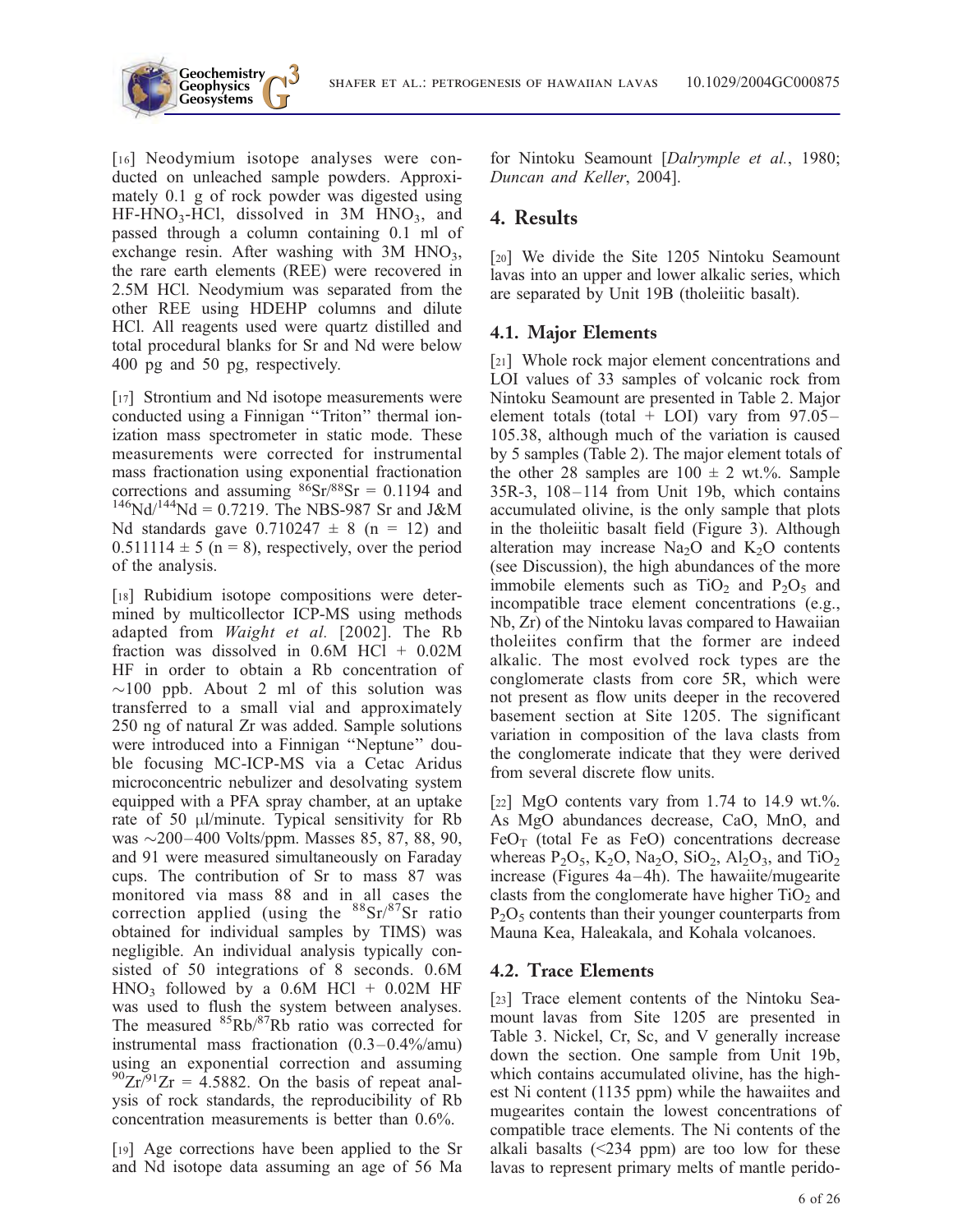

| ID                   | Depth (mbsf) | SiO <sub>2</sub> | Al <sub>2</sub> O <sub>3</sub> | TiO <sub>2</sub> | MnO  | MgO  | FeO* | Na <sub>2</sub> O | $K_2O$ | $P_2O_5$ | CaO  | Total* | LOI  |
|----------------------|--------------|------------------|--------------------------------|------------------|------|------|------|-------------------|--------|----------|------|--------|------|
| $5R-2, 21-25$        | $-34.09$     | 49.0             | 21.0                           | 3.47             | 0.10 | 1.85 | 9.61 | 5.58              | 2.20   | 1.21     | 5.99 | 94.18  | 7.30 |
| $5R-2$ , $31-34$     | $-34.19$     | 49.6             | 18.1                           | 3.01             | 0.13 | 1.80 | 12.5 | 5.09              | 3.61   | 0.91     | 5.33 | 101    | 3.14 |
| 5R-2, 74-77          | $-34.62$     | 48.5             | 17.1                           | 2.84             | 0.19 | 3.79 | 12.9 | 5.07              | 2.33   | 0.83     | 6.44 | 101    | 4.31 |
| $5R-2$ , $90-94$     | $-34.78$     | 47.5             | 17.1                           | 2.66             | 0.15 | 5.90 | 14.0 | 4.20              | 0.86   | 0.44     | 7.13 | 98.5   | 3.58 |
| $5R-2, 96-100$       | $-34.84$     | 49.5             | 18.0                           | 2.93             | 0.14 | 3.44 | 11.5 | 5.23              | 2.43   | 0.84     | 6.04 | 98.9   | 3.30 |
| 5R-2, 114-116        | $-35.02$     | 48.6             | 17.5                           | 2.96             | 0.13 | 3.04 | 14.1 | 4.84              | 2.12   | 0.84     | 5.87 | 96.0   | 4.22 |
| $6R-2, 8-12$         | $-43.88$     | 47.7             | 16.7                           | 2.71             | 0.14 | 6.17 | 11.6 | 3.53              | 1.13   | 0.80     | 9.53 | 97.1   | 3.41 |
| $6R-2$ , $114-119$   | $-45.02$     | 48.2             | 17.0                           | 2.68             | 0.17 | 6.31 | 10.7 | 3.83              | 1.35   | 0.71     | 9.03 | 97.3   | 3.62 |
| $10R-2, 0-5$         | $-63.12$     | 47.2             | 15.6                           | 2.95             | 0.23 | 5.70 | 14.3 | 4.15              | 1.15   | 0.64     | 8.09 | 98.7   | 1.41 |
| $15R-3$ , $10-12$    | $-93.65$     | 46.9             | 15.7                           | 2.47             | 0.20 | 6.84 | 13.8 | 3.37              | 0.73   | 0.43     | 9.59 | 97.8   | 2.50 |
| $19R-1, 80-86$       | $-110.70$    | 47.3             | 16.5                           | 2.49             | 0.17 | 6.60 | 12.5 | 3.49              | 1.00   | 0.60     | 9.37 | 95.3   | 3.04 |
| $20R-5, 67-72$       | $-125.80$    | 47.4             | 15.2                           | 2.63             | 0.20 | 5.97 | 13.9 | 3.83              | 0.82   | 0.52     | 9.42 | 96.5   | 1.29 |
| $21R-3$ , $71-76$    | $-132.83$    | 47.9             | 15.6                           | 2.54             | 0.17 | 6.65 | 13.2 | 3.35              | 0.61   | 0.49     | 9.50 | 96.7   | 2.52 |
| $23R-1, 85-90$       | $-139.75$    | 47.8             | 16.1                           | 2.61             | 0.19 | 7.02 | 12.7 | 3.44              | 1.08   | 0.49     | 8.60 | 96.6   | 3.27 |
| $24R-1, 51-56$       | $-149.01$    | 47.4             | 16.3                           | 3.02             | 0.20 | 7.21 | 14.3 | 3.39              | 0.86   | 0.46     | 6.90 | 93.8   | 4.26 |
| $26R-2$ , $30-34$    | $-169.50$    | 47.5             | 15.6                           | 2.65             | 0.20 | 6.96 | 13.3 | 3.32              | 0.54   | 0.48     | 9.53 | 96.0   | 3.12 |
| 27R-6, 124-129       | $-185.66$    | 47.8             | 15.6                           | 2.20             | 0.17 | 7.19 | 12.7 | 3.29              | 0.61   | 0.40     | 9.99 | 96.0   | 3.13 |
| $28R-3$ , $10-15$    | $-189.75$    | 47.5             | 14.8                           | 2.19             | 0.20 | 7.17 | 14.0 | 3.21              | 1.01   | 0.34     | 9.57 | 97.0   | 2.22 |
| $29R-3, 18-23$       | $-199.00$    | 47.7             | 15.7                           | 2.72             | 0.32 | 6.24 | 13.7 | 3.54              | 0.47   | 0.46     | 9.16 | 96.1   | 3.01 |
| 29R-4, 117-121       | $-201.30$    | 48.2             | 16.6                           | 2.16             | 0.19 | 6.66 | 12.3 | 3.57              | 0.73   | 0.40     | 9.15 | 96.6   | 4.79 |
| $32R-3$ , $17-22$    | $-220.47$    | 47.8             | 16.2                           | 2.04             | 0.17 | 6.82 | 12.4 | 3.28              | 1.09   | 0.37     | 9.75 | 97.2   | 3.05 |
| $33R-2, 70-75$       | $-226.61$    | 47.6             | 15.7                           | 2.38             | 0.19 | 6.74 | 13.1 | 3.23              | 1.07   | 0.43     | 9.60 | 97.6   | 3.26 |
| $34R-3, 79-84$       | $-238.29$    | 46.6             | 15.6                           | 2.33             | 0.20 | 8.36 | 14.0 | 3.13              | 0.40   | 0.53     | 8.88 | 91.4   | 6.02 |
| $35R-3$ , $108-114$  | $-247.66$    | 46.5             | 12.1                           | 1.16             | 0.19 | 16.3 | 13.7 | 1.93              | 0.15   | 0.24     | 7.69 | 91.4   | 7.18 |
| $36R-5$ , $135-139$  | $-260.44$    | 47.1             | 14.0                           | 2.58             | 0.19 | 9.03 | 13.9 | 3.25              | 0.46   | 0.53     | 8.91 | 96.2   | 2.07 |
| $37R-5$ , $38-42$    | $-270.02$    | 46.8             | 14.9                           | 2.84             | 0.19 | 7.37 | 13.9 | 3.36              | 1.11   | 0.71     | 8.86 | 100    | 1.77 |
| $38R-1, 4-7$         | $-273.64$    | 46.8             | 15.0                           | 2.85             | 0.19 | 7.28 | 13.8 | 3.39              | 1.15   | 0.67     | 8.87 | 102    | 1.47 |
| $41R-3$ $18-23$      | $-285.02$    | 47.6             | 15.1                           | 2.81             | 0.20 | 7.02 | 14.3 | 3.42              | 0.49   | 0.54     | 8.54 | 94.0   | 3.08 |
| $41R-5, 46-50$       | $-288.24$    | 47.5             | 15.5                           | 2.70             | 0.22 | 6.57 | 13.9 | 3.37              | 1.05   | 0.50     | 8.72 | 98.0   | 3.10 |
| $42R-4$ , $12-16$    | $-296.96$    | 47.5             | 15.5                           | 2.68             | 0.23 | 5.95 | 15.2 | 3.53              | 0.26   | 0.44     | 8.68 | 98.8   | 2.90 |
| $44R-2$ , $14-19$    | $-313.34$    | 47.3             | 16.2                           | 3.22             | 0.26 | 5.70 | 14.2 | 3.40              | 0.69   | 0.60     | 8.40 | 93.5   | 5.78 |
| $44R-2$ , $116-121$  | $-314.36$    | 46.5             | 16.6                           | 3.42             | 0.28 | 6.24 | 15.6 | 3.00              | 0.61   | 0.58     | 7.21 | 94.7   | 3.31 |
| $45R-1$ , $115-118$  | $-322.65$    | 47.1             | 16.3                           | 3.19             | 0.21 | 5.35 | 14.3 | 3.56              | 0.93   | 0.59     | 8.47 | 97.5   | 2.21 |
| BHVO-2 AVG           |              | 49.0             | 13.3                           | 2.69             | 0.17 | 7.42 | 11.4 | 2.10              | 0.42   | 0.38     | 11.3 |        |      |
| Recommended values   |              | 49.9             | 13.5                           | 2.73             | 0.20 | 7.23 | 12.3 | 2.22              | 0.52   | 0.27     | 11.4 |        |      |
| Std. Dev. $(n = 15)$ |              | 2.00             | 0.65                           | 0.10             | 0.01 | 0.25 | 0.58 | 0.13              | 0.31   | 0.02     | 0.43 |        |      |
| <b>BIR-1 AVG</b>     |              | 48.9             | 15.9                           | 0.99             | 0.18 | 9.96 | 10.9 | 2.10              | bdl    | 0.08     | 13.7 |        |      |
| Recommended values   |              | 48.0             | 15.5                           | 0.96             | 0.02 | 9.70 | 11.3 | 1.82              | 0.03   | 0.02     | 13.3 |        |      |
| Std. Dev. $(n = 10)$ |              | 3.81             | 1.24                           | 0.08             | 0.18 | 0.85 | 0.92 | 0.17              | 0.44   | 0.01     | 1.07 |        |      |
| <b>BPL-1 AVG</b>     |              | 47.3             | 15.3                           | 2.35             | 0.20 | 8.25 | 12.7 | 2.40              | 1.14   | 0.69     | 9.96 |        |      |
| Recommended values   |              | 47.3             | 15.3                           | 2.40             | 0.20 | 8.30 | 12.5 | 2.40              | 1.10   | 0.50     | 10.0 |        |      |
| Std. Dev. $(n = 10)$ |              | 0.90             | 0.35                           | 0.05             | 0.01 | 0.23 | 0.48 | 0.08              | 0.12   | 0.04     | 0.16 |        |      |

Table 2. Major Element Abundances for Leg 197, Site 1205 Basalts<sup>a</sup>

<sup>a</sup> Sample data presented in this table have been normalized to 100 wt.%. bdl, below detection limit. BHVO-2 and BIR-1 recommended values from USGS preliminary certificate of analysis and USGS certificate of analysis, respectively. URLs are http://minerals.cr.usgs.gov/geo\_chem\_stand/ basaltbhvo2.html and http://minerals.cr.usgs.gov/geo\_chem\_stand/icelandic.html, respectively. BPL-1 recommended values from S. Hughes, Idaho State University, personal communication. FeO\*, total iron; Total\*, unnormalized major element totals.

tite, indicating that they have undergone fractional crystallization within the crust. The concentration of the highly incompatible elements that are immobile during alteration (e.g., Zr, Nb) vary by a factor of  $\sim$ 13, with the highest concentrations in the most evolved lavas (up to 91 times primitive mantle abundances). Chondrite-normalized REE patterns of the Nintoku lavas are similar to those of similar rock types from the Hawaiian Islands (Figure 5). Hawaiites and mugearites have higher concentrations of incompatible trace elements and steeper REE patterns (La/Yb varies from 12.6– 17.0) compared to the alkali basalts  $(La/Yb <$ 10.0). Ba/Th ratios (113–162) of the Nintoku lavas are high compared to most other intraplate oceanic lavas, but are similar to other Hawaiian lavas [Yang et al., 2003].

#### 4.3. Sr and Nd Isotopes

[24] Age-corrected  ${}^{87}Sr/{}^{86}Sr$  ratios for the leached sample powders range from 0.703130–0.703245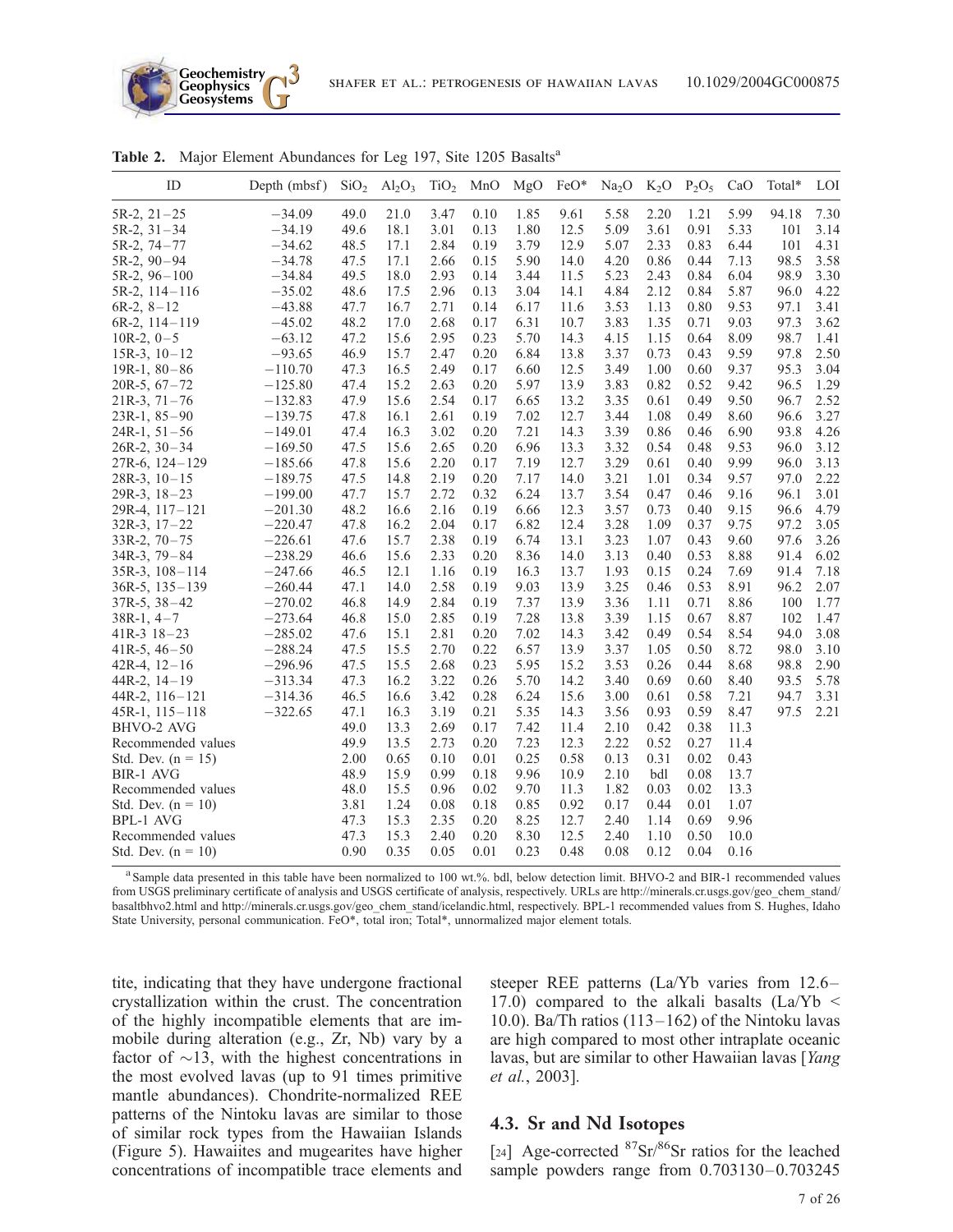

Figure 3. Classification of Site 1205 lavas,  $SiO<sub>2</sub>$ versus total alkalis (Na<sub>2</sub>O + K<sub>2</sub>O), where the dashed line separates Hawaiian tholeiitic and alkali lavas [Miyashiro, 1978]. Fields for rock types are from Cox *et al.* [1979]. All samples except for  $35R-3$ ,  $108-114$ are alkalic. Samples from Core 5R-2 in Unit SE II (the conglomerate overlying the volcanic basement) are predominantly more evolved than underlying alkalic basalts.

and initial  $143Nd/144Nd$  ratios range from 0.512927-0.512990 (Table 4). Epsilon-Nd and  $\varepsilon_{\rm Sr}$  values of the Site 1205 lavas are within the range of postshield lavas from Mauna Kea, Haleakala, and Kohala volcanoes, although  $\epsilon_{Sr}$  is at the lower end of this range (Figure 6). One sample of alkali basalt from Site 432 analyzed by Regelous et al. [2003] has lower  $\varepsilon_{Sr}$  than any postshield lavas from the Hawaiian Islands. There is no systematic variation of Sr or Nd isotope composition with degree of differentiation (Figure 7). The older lavas from deeper in the borehole tend to have the highest  $\varepsilon_{Sr}$  values (Figure 8f), as discussed in the next section.  $\varepsilon_{Sr}$  correlates negatively with ratios of more to less incompatible trace elements, such as La/Yb (Figure 9).

#### 5. Discussion

#### 5.1. Chemical and Isotopic Variations With Depth (Stratigraphic Age) in the Site 1205 Drill Core

[25] There are significant variations in lava composition that correlate with stratigraphic position in the Site 1205 drill core. With decreasing depth (decreasing age), incompatible element concentrations and ratios of more- to less-incompatible elements (e.g., La/Yb, Nb/Zr) generally increase, and initial 87Sr/86Sr decreases (Figure 8). Epsilon-Nd shows no consistent correlation with depth. Similar compositional variations with age have been reported for the Kula postshield lavas of Haleakala volcano [Chen et al., 1990], although the variation in Sr and Nd isotope ratios of the Nintoku lavas is less than half that observed in the Kula volcanics. Samples with the lowest  $87\text{Sr}/86\text{Sr}$ values occur in the upper part of the Site 1205 drill core tend to have higher incompatible trace element contents, and have higher La/Yb and Nb/Zr ratios (Figure 9).

[26] As on Mauna Kea, and in contrast to Haleakala, alkali basalts and their differentiates (hawaiites and mugearites) are not intercalated in the postshield stage of Nintoku Seamount, but instead the more evolved rocks appear to have formed a discontinuous cap on the alkali basalts. Although the more evolved rock types are present only as clasts within the conglomerate unit immediately above basement at Site 1205, the predominance of hawaiite and mugearite compositions suggest that the stratigraphically highest lava units in this area were dominated by these rock types. The origin and petrogenetic significance of the temporal variations in lava composition are discussed further in the following sections.

#### 5.2. Influence of Alteration on Chemistry

[27] Many of the Site 1205 lava units have undergone subaerial weathering immediately after eruption and are highly altered. Flow tops are variably weathered and oxidized, and soil horizons separate many of the flows [*Tarduno et al.*, 2002] (Figure 2). The lava flow units subsequently underwent seawater alteration after subsidence of the summit of Nintoku Seamount below sea level. Secondary alteration minerals are abundant. For example, olivine is often completely replaced by iddingsite and calcite; glass in the groundmass and in flow margins is often replaced by clay minerals. Vesicles are partially to completely filled with clay minerals, Fe-oxyhydroxides or zeolites, and calcite veins occur throughout the section. Loss on ignition (LOI) values range from 1.3 to 7.3%, reflecting the presence of secondary carbonate and water-bearing clay minerals in most of the samples, despite great care taken to sample only the freshest material. Given the abundance of secondary minerals, alteration is likely to have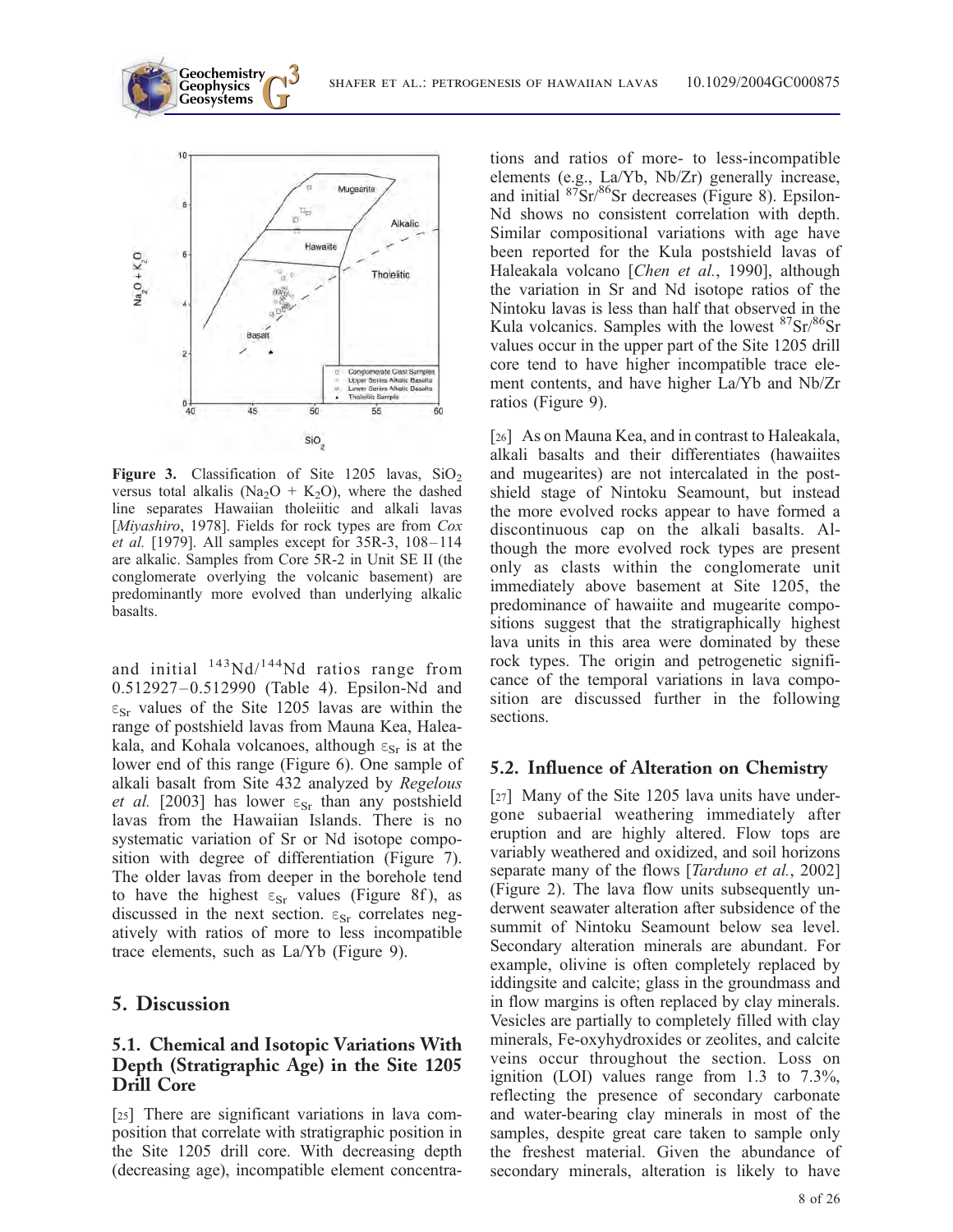

Figure 4. MgO variation diagrams. The clasts from the conglomerate form a roughly linear extension from the Core 6R-2 alkalic basalts (MgO = 6.17 and 6.31 wt.%), suggesting that they formed by fractional crystallization of melts of alkalic basalt. Symbols are the same as in Figure 3.

affected the concentrations of K, Na, and to a lesser extent, Ca, Mg, and P in the most altered samples.  $K_2O/P_2O_5$  ratios of the Site 1205 lavas are more variable, and generally lower, than fresh postshield lavas from Haleakala (Figure 10), probably reflecting preferential loss of K during alteration [Frey et al., 1994].

**Geochemistry** Geophysics<br>Geosystems

[28] Few of the samples analyzed have Ce/Pb, Rb/ Ba, or Nb/U within range of fresh oceanic basalts (Figure 11), indicating that Pb, U, Rb, and possibly Ba were mobile during alteration. The relatively high Ce/Pb and Nb/U ratios suggest that most samples have lost U and Pb (the highest measured Nb/U ratios indicate 65% of original U content removed). Therefore, noting the influence of secondary processes on the primary chemistry of the Site 1205 lavas, we use those elements that are immobile during alteration (REE and HFSE) to investigate the petrogenesis of the Nintoku basalts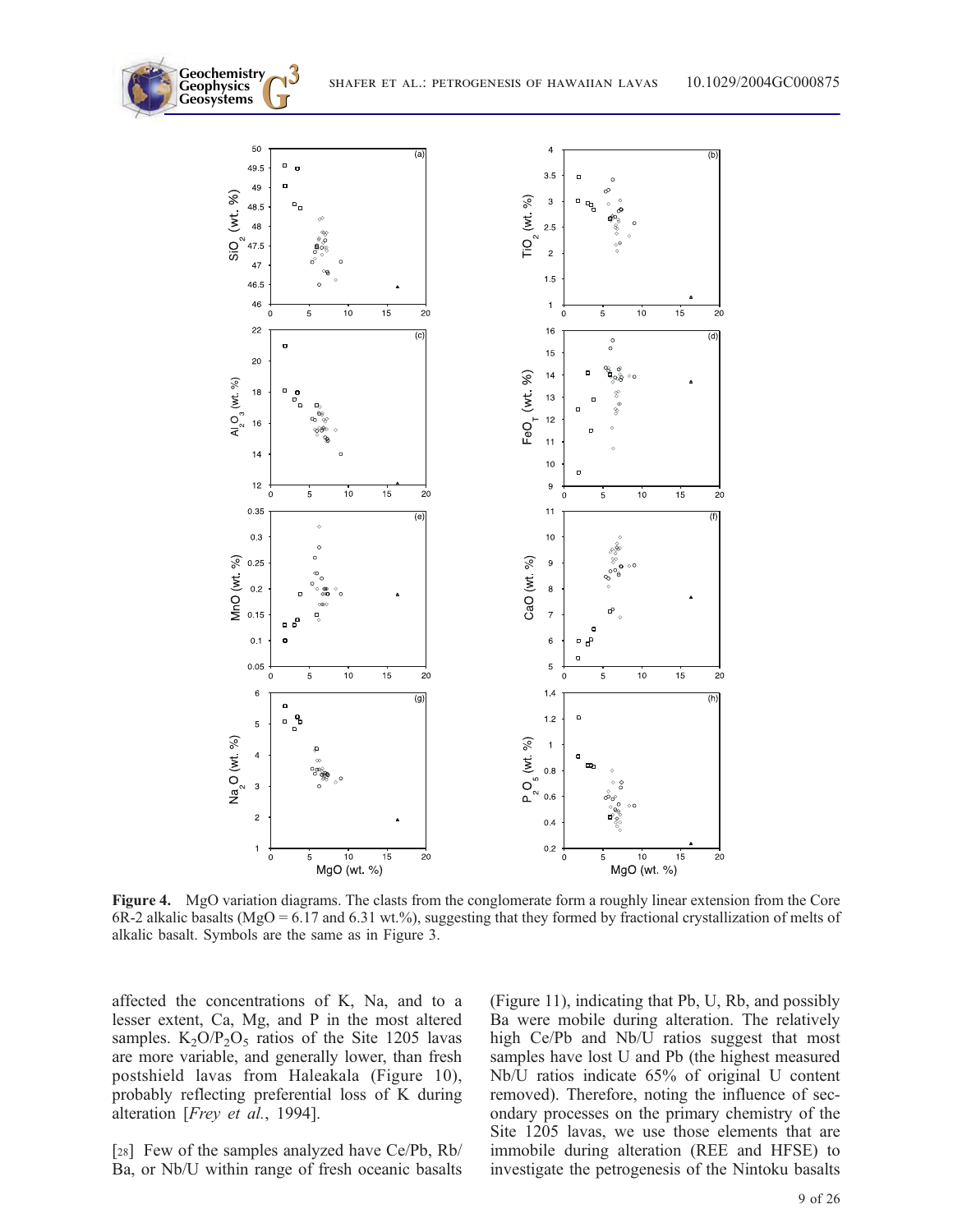| Table 3 (Representative Sample).<br>http://www.g-cubed.org]                                                                               |                     |                  |             |                  | Trace Element A    |                            | undances | đ          | Leg                                                                                                 | 197,                                                                                                                                                                   | 1205<br>Site |   | Basalts'                                                                                                               | The | Ξ        | Table    | ÍS | available | the<br>$\Xi$ |    | HTML version                                                                                                                                       |    | of this                                                                                                                                                                                                                             | article                                                                                                                                                                                                                              | ಹ |
|-------------------------------------------------------------------------------------------------------------------------------------------|---------------------|------------------|-------------|------------------|--------------------|----------------------------|----------|------------|-----------------------------------------------------------------------------------------------------|------------------------------------------------------------------------------------------------------------------------------------------------------------------------|--------------|---|------------------------------------------------------------------------------------------------------------------------|-----|----------|----------|----|-----------|--------------|----|----------------------------------------------------------------------------------------------------------------------------------------------------|----|-------------------------------------------------------------------------------------------------------------------------------------------------------------------------------------------------------------------------------------|--------------------------------------------------------------------------------------------------------------------------------------------------------------------------------------------------------------------------------------|---|
| $\triangle$                                                                                                                               | Ë                   | Be               | $S_{\rm C}$ | ➢                | Ö                  | ී                          | Ž        | ੌ          | Ę                                                                                                   | යී                                                                                                                                                                     | Ŕb           | ŏ | ≻                                                                                                                      | Ä   | Ż        | Δo       | Ъã | Зb        | S            | Ba |                                                                                                                                                    | පි | $\sum_{i=1}^{n}$<br>È                                                                                                                                                                                                               | $\sin$                                                                                                                                                                                                                               |   |
|                                                                                                                                           |                     |                  |             | $\overline{11}$  | 50.7<br>544<br>544 |                            |          |            | LALOURNA OUS D'ARRIQUE HARRE LA PRODE DO DO D'O<br>CONCLONA OUS D'ARRIQUE LA PRODE D'ANDRE D'OUR D' | SALA ALS SALA ARNARA ANNANA AN ANNANA ARAITHE ANNA<br>CALA ALS SALA ARNARA A SASA FAMA A SALA ANNA ARAITHE ANNAI<br>CALA ALS SALA ARNARA ANNANA ANNAIS AN ANNAIS ANNAI |              |   | vom – manno vo – – v t vad vom z – tomar vo c c o cano c x vo<br>vo vanno na dividade dividada dividade dividade divid |     |          |          |    |           |              |    | ヰ゚゚゚゚゚゚ゟヸ゙ゖ゙ゖヸヸゖゖ゚ゖゖゖゟ゚ゕ゚ゖゖヿ゚ゖ゚ゖヿヸ゚ゖ゚ゖヷゖヷゖゖゖ゚ゕゕヸ゚ゖゖヷ<br>ヸ゚゚゚゚ゟヸゖゖヸヸゖゖゖゖゖゟゕ゚ゖ゚ゖヿヿ゚ヹゖヿヸゖ゚ゖヮゖゖゖゖゕゕヸ゚ゖゖヷ<br>ヸゟヸゖゖヸヸゖゖゖゖゖゟ゚ゕ゚ゖゖヿ゚゚ゖ゚ヿヿヸゖ゚ゖヮヿゖゖヷゕゕヸ゚゚ヿゖヷ |    | ב המאבאומר האמטים של המאה האמטים של איכום של המספר המספר המספר המאה המותר.<br>בכל המספר המשיר המשיר המספר המספר המספר המספר המספר המספר המספר המספר המספר המספר המספר המספר המספר המספר המספ<br>בכל המספר המספר המספר המספר המספר ה | contra con contro de diciem de de contra contra contra contra del contrología de la contra de la contra del co<br>Contra contra de diciem de diciem de diciem de diciem de diciem de diciem de diciem de la contra de diciem de<br>C |   |
| $74 - 77$<br>5R-2,                                                                                                                        |                     |                  |             | 89.3<br>98.5     |                    | 35.5<br>28.9               |          |            |                                                                                                     |                                                                                                                                                                        |              |   |                                                                                                                        |     |          |          |    |           |              |    |                                                                                                                                                    |    |                                                                                                                                                                                                                                     |                                                                                                                                                                                                                                      |   |
| SR-2, 90-94                                                                                                                               | 14.8<br>11.7        | $\tilde{=}$      | 28.2        | 373              | $\overline{5}$     | 53.6                       |          |            |                                                                                                     |                                                                                                                                                                        |              |   |                                                                                                                        |     |          |          |    |           |              |    |                                                                                                                                                    |    |                                                                                                                                                                                                                                     |                                                                                                                                                                                                                                      |   |
| $96 - 100$<br>5R-2,                                                                                                                       | 17.9                | $\frac{0}{2}$    | 14.8        | $\approx$        | 47.0<br>50.1       | 34.9                       |          |            |                                                                                                     |                                                                                                                                                                        |              |   |                                                                                                                        |     |          |          |    |           |              |    |                                                                                                                                                    |    |                                                                                                                                                                                                                                     |                                                                                                                                                                                                                                      |   |
| $114 - 116$<br>$5R-2,$                                                                                                                    |                     | $\overline{47}$  | 14.0        | S5.9             |                    | 37.9                       |          |            |                                                                                                     |                                                                                                                                                                        |              |   |                                                                                                                        |     |          |          |    |           |              |    |                                                                                                                                                    |    |                                                                                                                                                                                                                                     |                                                                                                                                                                                                                                      |   |
| $8 - 12$<br>$6R-2,$                                                                                                                       | $\frac{16.3}{13.3}$ | $\overline{.59}$ | 23.6        | 270              | $\overline{140}$   |                            |          |            |                                                                                                     |                                                                                                                                                                        |              |   |                                                                                                                        |     |          |          |    |           |              |    |                                                                                                                                                    |    |                                                                                                                                                                                                                                     |                                                                                                                                                                                                                                      |   |
| $6R-2, 114-119$                                                                                                                           | $\frac{14.8}{14.0}$ | 60               | 23.8        | 267              | $\frac{127}{147}$  | 60.2<br>49.2               |          |            |                                                                                                     |                                                                                                                                                                        |              |   |                                                                                                                        |     |          |          |    |           |              |    |                                                                                                                                                    |    |                                                                                                                                                                                                                                     |                                                                                                                                                                                                                                      |   |
| $10R-2, 0-5$<br>15R-3, $10-12$                                                                                                            |                     | $\overline{.61}$ | 23.2        | 233              |                    |                            |          |            |                                                                                                     |                                                                                                                                                                        |              |   |                                                                                                                        |     |          |          |    |           |              |    |                                                                                                                                                    |    |                                                                                                                                                                                                                                     |                                                                                                                                                                                                                                      |   |
|                                                                                                                                           | 9.4                 | $\overline{0}$   | 29.6        | 367              | 150                | 56.2                       |          |            |                                                                                                     |                                                                                                                                                                        |              |   |                                                                                                                        |     |          |          |    |           |              |    |                                                                                                                                                    |    |                                                                                                                                                                                                                                     |                                                                                                                                                                                                                                      |   |
| $19R-1, 80-86$                                                                                                                            | 6.61                | $\overline{54}$  | 28.3        | 278              | 105                |                            |          |            |                                                                                                     |                                                                                                                                                                        |              |   |                                                                                                                        |     |          |          |    |           |              |    |                                                                                                                                                    |    |                                                                                                                                                                                                                                     |                                                                                                                                                                                                                                      |   |
| $20R-5, 67-72$<br>$21R-3, 71-76$                                                                                                          | 9.89                | $\overline{5}$   |             | $\overline{5}$   | 99.5               | $52.3$<br>$56.3$<br>$56.3$ |          |            |                                                                                                     |                                                                                                                                                                        |              |   |                                                                                                                        |     |          |          |    |           |              |    |                                                                                                                                                    |    |                                                                                                                                                                                                                                     |                                                                                                                                                                                                                                      |   |
|                                                                                                                                           | 12.0                | $\frac{105}{2}$  | 29.6        | 35               | 180                |                            |          |            |                                                                                                     |                                                                                                                                                                        |              |   |                                                                                                                        |     |          |          |    |           |              |    |                                                                                                                                                    |    |                                                                                                                                                                                                                                     |                                                                                                                                                                                                                                      |   |
| $23R-1, 85-90$                                                                                                                            | 13.3                | 1.16             | 31.2        | 372              | 174                |                            |          |            |                                                                                                     |                                                                                                                                                                        |              |   |                                                                                                                        |     |          |          |    |           |              |    |                                                                                                                                                    |    |                                                                                                                                                                                                                                     |                                                                                                                                                                                                                                      |   |
| $24R-1, 51-56$                                                                                                                            | 19.6                | 1.09             | 37.0        | $rac{4}{4}$      | $\frac{12}{149}$   | 63.6                       |          |            |                                                                                                     |                                                                                                                                                                        |              |   |                                                                                                                        |     |          |          |    |           |              |    |                                                                                                                                                    |    |                                                                                                                                                                                                                                     |                                                                                                                                                                                                                                      |   |
|                                                                                                                                           | 6.13                | $\frac{12}{1}$   |             |                  |                    |                            |          |            |                                                                                                     |                                                                                                                                                                        |              |   |                                                                                                                        |     |          |          |    |           |              |    |                                                                                                                                                    |    |                                                                                                                                                                                                                                     |                                                                                                                                                                                                                                      |   |
| $124 - 129$<br>$26R-2$ , $30-34$<br>$27R-6$ , $124-12$                                                                                    | 4.93                | 0.89             | 31.7        | <b>353555</b>    | 246                | 610                        |          |            |                                                                                                     |                                                                                                                                                                        |              |   |                                                                                                                        |     |          |          |    |           |              |    |                                                                                                                                                    |    |                                                                                                                                                                                                                                     |                                                                                                                                                                                                                                      |   |
| $28R-3, 10-15$                                                                                                                            | 6.44                | 0.81             | 33.2        |                  | $\frac{134}{146}$  | $604$<br>$503$<br>$503$    |          |            |                                                                                                     |                                                                                                                                                                        |              |   |                                                                                                                        |     |          |          |    |           |              |    |                                                                                                                                                    |    |                                                                                                                                                                                                                                     |                                                                                                                                                                                                                                      |   |
| $18 - 23$<br>29R-3,                                                                                                                       | 4.29                | $\overline{0}$   | 29.7        |                  |                    |                            |          |            |                                                                                                     |                                                                                                                                                                        |              |   |                                                                                                                        |     |          |          |    |           |              |    |                                                                                                                                                    |    |                                                                                                                                                                                                                                     |                                                                                                                                                                                                                                      |   |
| $117 - 12$<br>29R-4,                                                                                                                      | 5.39                | 0.74             | 29.1        |                  |                    |                            |          |            |                                                                                                     |                                                                                                                                                                        |              |   |                                                                                                                        |     |          |          |    |           |              |    |                                                                                                                                                    |    |                                                                                                                                                                                                                                     |                                                                                                                                                                                                                                      |   |
| $17 - 22$<br>32R-3,                                                                                                                       | 5.06                | 0.89             | 28.1        | 309              | 186                |                            |          |            |                                                                                                     |                                                                                                                                                                        |              |   |                                                                                                                        |     |          |          |    |           |              |    |                                                                                                                                                    |    |                                                                                                                                                                                                                                     |                                                                                                                                                                                                                                      |   |
|                                                                                                                                           | $2.66$<br>$4.21$    | $\frac{50}{10}$  | 30.6        | 371              | 206<br>299         |                            |          |            |                                                                                                     |                                                                                                                                                                        |              |   |                                                                                                                        |     |          |          |    |           |              |    |                                                                                                                                                    |    |                                                                                                                                                                                                                                     |                                                                                                                                                                                                                                      |   |
| $33R-2, 70-75$<br>$34R-3, 79-84$<br>$35R-3, 108-114$                                                                                      |                     | 1.02             | 25.2        |                  |                    | 55.8<br>58.8<br>176        |          |            |                                                                                                     |                                                                                                                                                                        |              |   |                                                                                                                        |     |          |          |    |           |              |    |                                                                                                                                                    |    |                                                                                                                                                                                                                                     |                                                                                                                                                                                                                                      |   |
|                                                                                                                                           | 5.09                | 0.67             | 42.3        | 361              | 1489               |                            |          |            |                                                                                                     |                                                                                                                                                                        |              |   |                                                                                                                        |     |          |          |    |           |              |    |                                                                                                                                                    |    |                                                                                                                                                                                                                                     |                                                                                                                                                                                                                                      |   |
| 36R-5, 135-139                                                                                                                            | 14.2                | $\overline{131}$ | 25.6        | 298              |                    | 65.4<br>56.9               |          |            |                                                                                                     |                                                                                                                                                                        |              |   |                                                                                                                        |     |          |          |    |           |              |    |                                                                                                                                                    |    |                                                                                                                                                                                                                                     |                                                                                                                                                                                                                                      |   |
| $37R-5, 38-42$                                                                                                                            | 7.25                | $\overline{53}$  | 25.6        | 336              | 270<br>173<br>217  |                            |          |            |                                                                                                     |                                                                                                                                                                        |              |   |                                                                                                                        |     |          |          |    |           |              |    |                                                                                                                                                    |    |                                                                                                                                                                                                                                     |                                                                                                                                                                                                                                      |   |
| $38R-1, 4-7$                                                                                                                              | 6.24                | $-46$            | 26.6        |                  |                    | 63.4                       |          |            |                                                                                                     |                                                                                                                                                                        |              |   |                                                                                                                        |     |          |          |    |           |              |    |                                                                                                                                                    |    |                                                                                                                                                                                                                                     |                                                                                                                                                                                                                                      |   |
| $41R-3$ $18-23$                                                                                                                           | 6.09                | $\overline{23}$  | 33.4        | 298              | 134                | 49.1<br>61.7               |          |            |                                                                                                     |                                                                                                                                                                        |              |   |                                                                                                                        |     |          |          |    |           |              |    |                                                                                                                                                    |    |                                                                                                                                                                                                                                     |                                                                                                                                                                                                                                      |   |
| $41R-5, 46-50$                                                                                                                            | 3.81                | 0.98             | 32.8        |                  | 178                |                            |          |            |                                                                                                     |                                                                                                                                                                        |              |   |                                                                                                                        |     |          |          |    |           |              |    |                                                                                                                                                    |    |                                                                                                                                                                                                                                     |                                                                                                                                                                                                                                      |   |
| 42R4, 12-16                                                                                                                               | 1.69                | $\overline{0}$   | 30.2        | 344              | 145                | 60.0                       |          |            |                                                                                                     |                                                                                                                                                                        |              |   |                                                                                                                        |     |          |          |    |           |              |    |                                                                                                                                                    |    |                                                                                                                                                                                                                                     |                                                                                                                                                                                                                                      |   |
| 44R-2, 116-12                                                                                                                             | 6.41                | $\overline{20}$  | 31.7        | $\overline{311}$ | 154                | 55.3                       |          |            |                                                                                                     |                                                                                                                                                                        |              |   |                                                                                                                        |     |          |          |    |           |              |    |                                                                                                                                                    |    |                                                                                                                                                                                                                                     |                                                                                                                                                                                                                                      |   |
| 44R-2, 14-19                                                                                                                              | 4.20                | $\frac{50}{1}$   | 32.3        | 393              | 168                | 66.0                       |          |            |                                                                                                     |                                                                                                                                                                        |              |   |                                                                                                                        |     |          |          |    |           |              |    |                                                                                                                                                    |    |                                                                                                                                                                                                                                     |                                                                                                                                                                                                                                      |   |
| $45R-1, 115-118$                                                                                                                          | 4.98                | $\frac{35}{2}$   | 27.0        | $\overline{36}$  | 173                | 56.8                       |          |            |                                                                                                     |                                                                                                                                                                        |              |   |                                                                                                                        |     |          |          |    |           |              |    |                                                                                                                                                    |    |                                                                                                                                                                                                                                     |                                                                                                                                                                                                                                      |   |
| Recommended value                                                                                                                         | 5.00                | 01.1             | 32.0        | 317              | 280                | 45.0                       |          |            |                                                                                                     |                                                                                                                                                                        |              |   |                                                                                                                        |     |          |          |    |           |              |    |                                                                                                                                                    |    |                                                                                                                                                                                                                                     |                                                                                                                                                                                                                                      |   |
| BHVO-2 AVG                                                                                                                                | $\frac{86}{1.07}$   | $\frac{3}{2}$    |             | 345              | 351                | 56.2                       |          |            |                                                                                                     |                                                                                                                                                                        |              |   |                                                                                                                        |     |          |          |    |           |              |    |                                                                                                                                                    |    |                                                                                                                                                                                                                                     |                                                                                                                                                                                                                                      |   |
| ín<br>Std. Dev. $(n =$                                                                                                                    |                     | 0.08             | 2.46        | 47.8             |                    |                            |          |            |                                                                                                     |                                                                                                                                                                        |              |   |                                                                                                                        |     |          |          |    |           |              |    |                                                                                                                                                    |    |                                                                                                                                                                                                                                     |                                                                                                                                                                                                                                      |   |
| Recommended values in italics are for BHVO-1 [Govindaraju, 199.<br><sup>a</sup> All values are in ppm; bdl, below detection limits. BHVO- |                     |                  |             |                  |                    |                            |          | ecommended | values                                                                                              | from                                                                                                                                                                   | USGS         |   | preliminary certificate                                                                                                |     | $\sigma$ | analysis |    |           |              |    |                                                                                                                                                    |    | (http://minerals.cr.usgs.gov/geo_chem_stand/basaltbhvo2                                                                                                                                                                             | html)                                                                                                                                                                                                                                |   |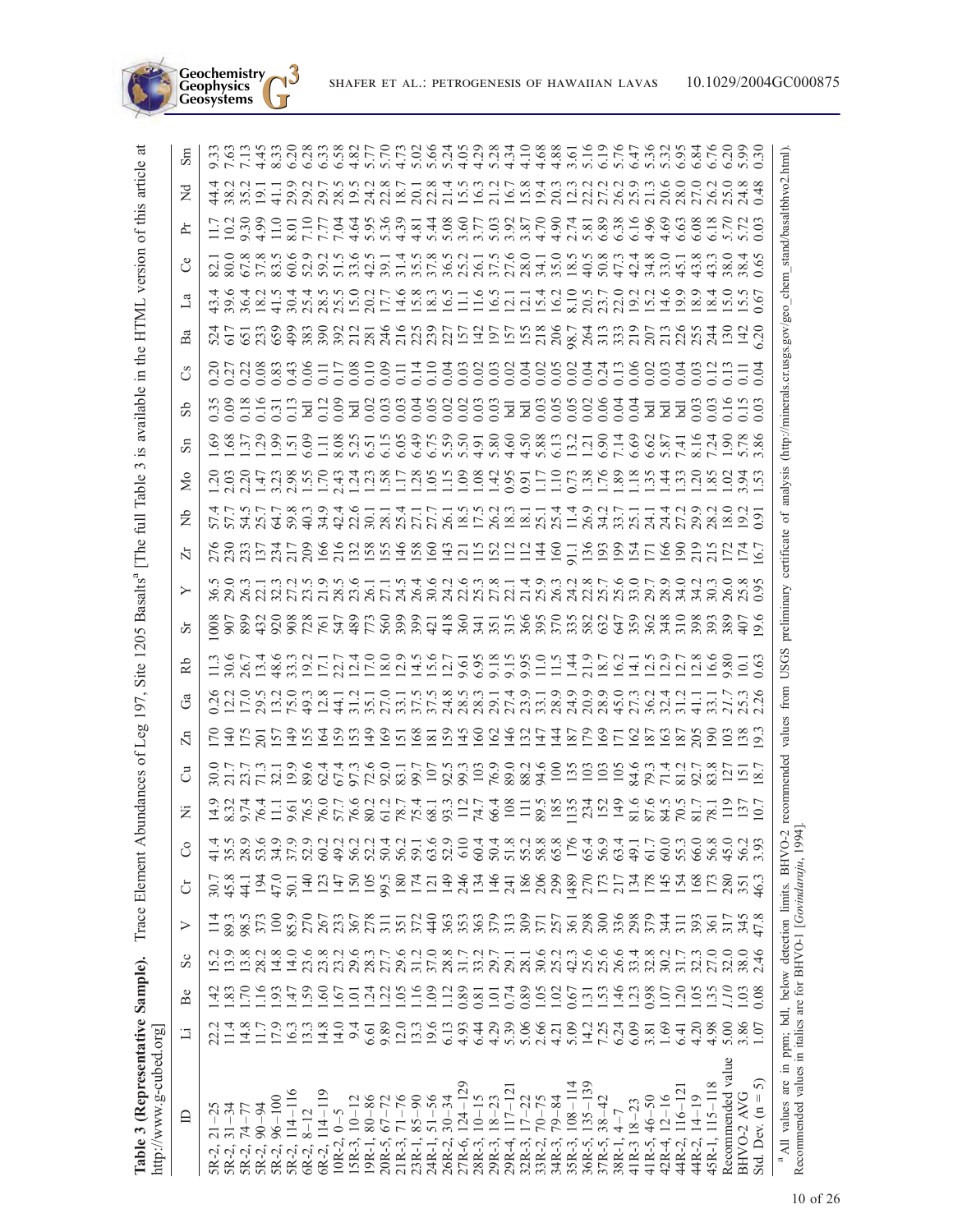



Figure 5. Chondrite-normalized REE diagram showing the average composition of the conglomerate clasts, the upper series and lower series alkalic basalts, tholeiitic sample 35R-3, 108-114, Mauna Kea, Haleakala, Hualai, and Kohala postshield basalts. The compositions of the Nintoku samples are similar to those of similar rock types from modern Hawaiian volcanoes.

[Ludden and Thompson, 1979; Bienvenu et al., 1990].

#### 5.3. Role of Fractional Crystallization, Crystal Accumulation, and Crustal Contamination

[29] Hawaiites and mugearites are considered to be the products of fractional crystallization of clinopyroxene-rich cumulates from alkalic magmas at depths of  $\sim$ 15 km [West et al., 1988; Frey et al., 1990; Chen et al., 1991]. The major element characteristics of the hawaiite and mugearite samples from Nintoku Seamount can be modeled by using methods adapted from Albarede [1995]. The hawaiite/mugearite samples define a fairly linear extension in major element versus MgO variation diagrams from the alkalic basalts from Core 6R-2 (the youngest igneous basement recovered), suggesting that the evolved samples formed by fractional crystallization of a parental melt with major element characteristics similar to Core 6R-2 alkalic basalts (Figure 4). After applying a least squares fit to the major element versus MgO content of the hawaiite/ mugearite and Core 6R-2 alkalic basalts, an estimate of the general parental melt was made. Using the concentrations of highly incompatible elements Nb, Th, and La from sample 5R-2, 90–94, an alkali basalt clast contained in the conglomerate with the hawaiite/mugearite samples that has major element abundances similar to the parental melt estimate, an estimate of amount of fractional crystallization was made assuming that the bulk partition coefficient, D, for these elements is approximately 0. If this is the case, then the standard Rayleigh fractional crystallization equation reduces to  $C_L = C_O/F$ , where  $C_O$  is

Table 4. Sr and Nd Isotope Data for Leg 197, Site 1205 Basalt

| ID                  | Rb   | <b>Sr</b> | ${}^{87}Sr/{}^{86}Sr$ (o) | $87\text{Sr}/86\text{Sr (t)}$ | $\ensuremath{\varepsilon_{\text{Sr}}}$ | Sm   | Nd   | $143$ Nd/ $144$ Nd (o) | $143$ Nd/ $144$ Nd (t) | $\epsilon_{\rm Nd}$ |
|---------------------|------|-----------|---------------------------|-------------------------------|----------------------------------------|------|------|------------------------|------------------------|---------------------|
| $5R-2$ , $21-25$    | 11.3 | 1008      | 0.703145                  | 0.703140                      | $-18.4$                                | 9.33 | 44.4 | 0.512973               | 0.512927               | 7.04                |
| $5R-2, 90-94$       | 13.4 | 432       | 0.703280                  | 0.703220                      | $-17.3$                                | 4.45 | 19.1 | 0.513040               | 0.512989               | 8.25                |
| $5R-2, 96-100$      | 48.6 | 920       | 0.703192                  | 0.703130                      | $-18.5$                                | 8.33 | 41.1 | 0.512986               | 0.512941               | 7.32                |
| $6R-2, 8-12$        | 19.2 | 735       | 0.703195                  | 0.703156                      | $-18.2$                                | 6.28 | 29.2 | 0.512995               | 0.512948               | 7.45                |
| $10R-2, 0-5$        | 22.7 | 552       | 0.703219                  | 0.703141                      | $-18.4$                                | 6.58 | 28.5 | 0.513019               | 0.512968               | 7.85                |
| $15R-3$ , $10-12$   | 21.1 | 533       | 0.703244                  | 0.703174                      | $-17.9$                                | 4.51 | 19.0 | 0.513003               | 0.512951               | 7.50                |
| $19R-1, 80-86$      | 17.0 | 781       | 0.703247                  | 0.703174                      | $-17.9$                                | 6.14 | 24.4 | 0.513001               | 0.512946               | 7.41                |
| $20R-5, 67-72$      |      |           |                           |                               |                                        | 6.06 | 23.0 | 0.513016               | 0.512958               | 7.67                |
| $21R-3, 71-76$      |      |           |                           |                               |                                        | 4.73 | 18.7 | 0.512998               | 0.512942               | 7.34                |
| $23R-1, 85-90$      | 14.5 | 404       | 0.703232                  | 0.703162                      | $-18.1$                                | 5.02 | 20.1 | 0.513025               | 0.512970               | 7.88                |
| $24R-1, 51-56$      | 15.6 | 426       | 0.703236                  | 0.703161                      | $-18.1$                                |      |      |                        |                        |                     |
| $26R-2$ , $30-34$   | 12.7 | 422       | 0.703249                  | 0.703180                      | $-17.8$                                | 5.57 | 21.6 | 0.513014               | 0.512957               | 7.63                |
| $27R-6$ , $124-129$ | 9.61 | 363       | 0.703259                  | 0.703199                      | $-17.5$                                | 4.05 | 15.5 | 0.513002               | 0.512944               | 7.38                |
| $28R-3$ , $10-15$   | 6.37 | 308       | 0.703246                  | 0.703202                      | $-17.5$                                | 4.45 | 16.2 | 0.513015               | 0.512954               | 7.58                |
| $29R-3$ , $18-23$   | 9.18 | 355       | 0.703244                  | 0.703189                      | $-17.7$                                |      |      |                        |                        |                     |
| $29R-3, 92-95$      |      |           |                           |                               |                                        | 5.61 | 21.3 | 0.513032               | 0.512974               | 7.96                |
| 29R-4, 117-121      |      |           |                           |                               |                                        | 4.61 | 16.8 | 0.513014               | 0.512954               | 7.56                |
| $32R-3$ , $17-22$   | 15.1 | 349       | 0.703288                  | 0.703231                      | $-17.1$                                | 3.84 | 15.6 | 0.513011               | 0.512957               | 7.62                |
| $33R-2, 70-75$      | 11.0 | 399       | 0.703255                  | 0.703190                      | $-17.7$                                | 4.68 | 19.4 | 0.513016               | 0.512963               | 7.74                |
| $34R-3$ , $79-84$   | 11.5 | 374       | 0.703320                  | 0.703236                      | $-17.0$                                | 4.88 | 20.3 | 0.513011               | 0.512958               | 7.67                |
| $35R-3$ , $108-114$ | 1.44 | 190       | 0.703208                  | 0.703200                      | $-17.5$                                | 2.04 | 7.08 | 0.513053               | 0.512990               | 8.26                |
| $37R-5$ , $38-42$   | 18.8 | 638       | 0.703204                  | 0.703151                      | $-18.2$                                | 6.58 | 27.4 | 0.513020               | 0.512967               | 7.83                |
| $38R-1, 4-7$        | 16.2 | 653       | 0.703204                  | 0.703153                      | $-18.2$                                | 5.76 | 26.2 | 0.513007               | 0.512958               | 7.66                |
| $41R-3$ , $18-23$   | 14.1 | 363       | 0.703285                  | 0.703200                      | $-17.5$                                |      |      |                        |                        |                     |
| 42R-4, $12-16$      | 12.9 | 351       | 0.703331                  | 0.703245                      | $-16.9$                                | 5.32 | 20.6 | 0.513012               | 0.512955               | 7.59                |
| $44R-2$ , $14-19$   | 12.8 | 402       | 0.703299                  | 0.703227                      | $-17.1$                                | 6.84 | 27.0 | 0.513011               | 0.512955               | 7.59                |
| $44R-2$ , $116-121$ | 21.9 | 309       | 0.703333                  | 0.703233                      | $-17.1$                                | 6.21 | 25.4 | 0.513005               | 0.512951               | 7.51                |
| $44R-2$ , $115-118$ |      |           |                           |                               |                                        | 7.19 | 26.5 | 0.513003               | 0.512943               | 7.36                |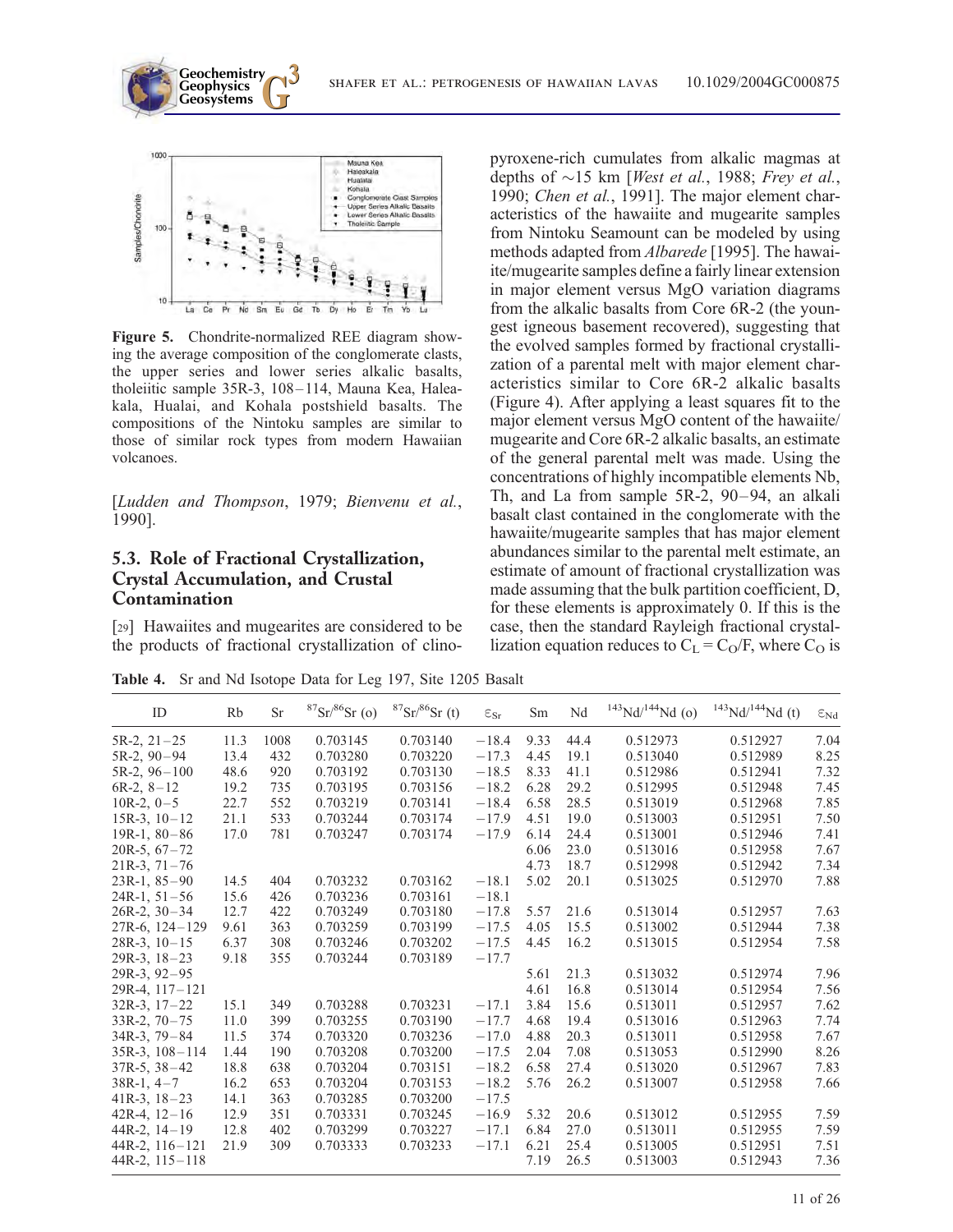

**Geochemistry** Geophysics<br>Geosystems

Figure 6. Plot of  $\varepsilon_{Sr}$  versus  $\varepsilon_{Nd}$  showing Hawaiian and Emperor postshield and shield basalts and the Nintoku postshield basalts. The Nintoku postshield basalts largely overlap postshield basalts from Hawaiian volcanoes, although the  $\varepsilon_{Sr}$  of the Nintoku samples extend toward the lower end of this range.

the trace element concentration of this alkali basalt clast and  $C_L$  is the average trace element concentration in the hawaiite/mugearite samples. Once an estimate of  $F$  is made, the major element composition of the cumulate that fractionated from the hawaiite/mugearite parental melt can also be estimated using simple mass balance approaches. Using a constrained linear least squares method presented by Albarede [1995], the cumulate composition was recast into proportions of mineral phases present as phenocrysts in the hawaiite/mugearite lavas. The Site 1205 lavas commonly contain olivine, plagioclase, clinopyroxene, and titanomagnetite as phenocryst phases. The theoretical cumulate composition can be represented as the vector  $y$  contained within the matrix  $A$ , which has 5 columns representing the cumulate and mineral (olivine, plagioclase, clinopyroxene, and Fe-Ti oxide) compositions and 11 rows for the 11 major elements modeled. The compositions of the mineral phases were taken from electron microprobe data collected on the phenocryst phases from the Nintoku hawaiite/ mugearite samples during DSDP Leg 55 [Clague et al., 1980]. Manipulation of matrix A leads to the unconstrained solution, the vector  $x$ . The constrained solution (the proportions of mineral phases needed to reproduce the cumulate composition) can be calculated after recalculating the unconstrained solution to force the mineral phase proportions to sum to unity. The fractional crystallization  $(37-58%)$ of a crystal assemblage composed of plagioclase, clinopyroxene, olivine, and Fe-Ti oxides in the proportions 46:30:14:10 can reproduce the trends seen in the hawaiite/mugearite samples, except for MnO (Figure 12). Model parameters are presented in Table 5.

[30] This model predicts significant plagioclase, clinopyroxene, and Fe-Ti oxide fractionation, the effects of which are only partially borne out in the trace element characteristics of the hawaiites/ mugearites. Scandium is compatible in clinopyroxene [Hart and Dunn, 1993; Jenner et al., 1993; Green, 1994] and the hawaiite/mugearite lavas have corresponding low Sc concentrations (<15.5 ppm) that is consistent with significant clinopyroxene fractionation. However, Sr and Eu concentrations in the hawaiite/mugearite lavas are not depleted, which is *inconsistent* with extensive fractionation of plagioclase. Certain characteristics of the Nintoku samples suggest mitigating factors. The high Sr abundances are coupled with high  $P_2O_5$  abundances, which suggests the presence of minor mineral phases such as apatite may be controlling the Sr budget in these samples. Petrography indicates that the dominant Fe-Ti oxide species is titanomagnetite [*Tarduno et al.*, 2002] which requires relatively high oxygen fugacity conditions to crystallize (e.g., QFM). This would keep Eu in the 3+ oxidation state, thereby limiting the uptake of Eu into the fractionating plagioclase.

[31] This model can be quantitatively tested by modeling the trace element variations between the hawaiite/mugearite and the alkali basalt clasts using the mineral proportions and percent fractional crystallization derived from the major element model. Figure 13 shows that the majority of incompatible trace elements can be adequately predicted using calculated mineral proportions, except for Sr, possible reasons for which were discussed above. Modeled concentrations for all elements except Sr, Y, Yb are within 25% of measured concentrations for samples 5R-2, 21–25 and 5R-2, 96–100. For sample 5R-2, 31–34 only Sr, Y, Er, and Yb are outside this range. Samples 5R-2, 74–77 and 5R-2, 114– 116 show worse agreement; the predicted HREE concentrations are systematically higher in these samples than the actual concentrations, however, increasing clinopyroxene fractionation could lower the model HREE predictions.

#### 5.4. Role of Melting Processes and Source Heterogeneity in Creating Variation Within Nintoku Lavas

[32] Major and trace element and isotopic compositions indicate that the Nintoku lavas cannot all be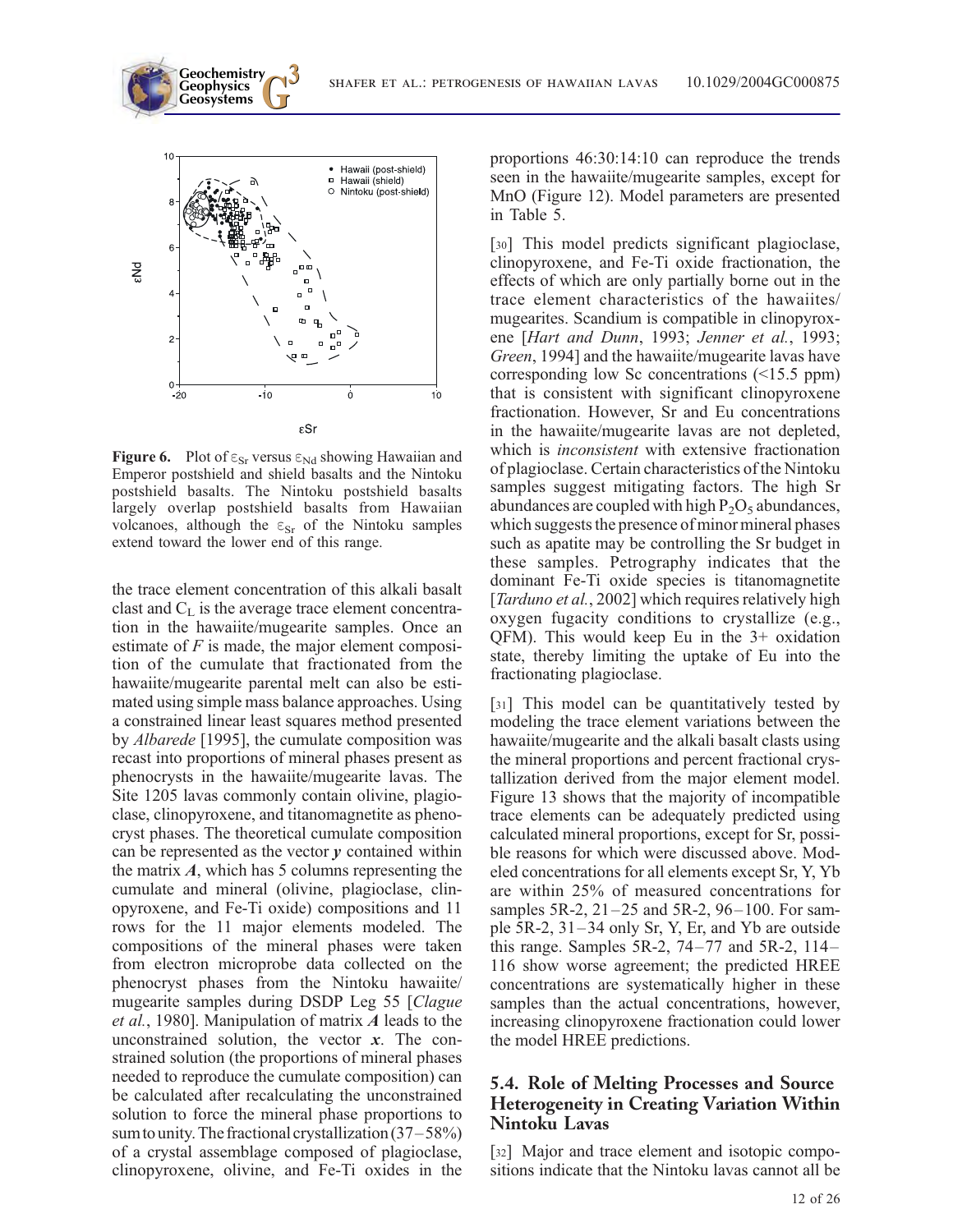



Figure 7. MgO (wt.%) versus  ${}^{87}Sr/{}^{86}Sr$ <sub>i</sub> and  $\varepsilon_{Nd}$ . Neither isotope composition varies systematically with degree of differentiation.

related simply by closed-system fractional crystallization from a single parental magma composition. At MgO contents of  $\sim$ 7 wt.%, there is a considerable range in  $SiO_2$ ,  $TiO_2$ ,  $FeO_T$ , MnO, CaO,  $P_2O_5$ , and  $K_2O$  in the alkali basalt samples (Figures 4a– 4h). To some extent, these major element variations could reflect variations in the degree and pressure of melting, such that the Nintoku lavas are derived from crystallization of a range of melt compositions. However, the significant variation in Sr isotope composition, and the correlation of  $87$ Sr/ $86$ Sr with incompatible trace element ratios

(Figure 9) indicates that source heterogeneity was an important factor in creating variation with the Nintoku lavas.

[33] Mixing of two sources, or melts derived from them, followed by variable amounts of fractional crystallization could account for the trace element and isotopic variation, although the scatter in plots such as  $Nb/Zr$  versus  $87Sr/86Sr$  requires both endmembers to be heterogeneous (Figure 9). Most importantly, simple two-component mixing does not readily explain the systematic variations in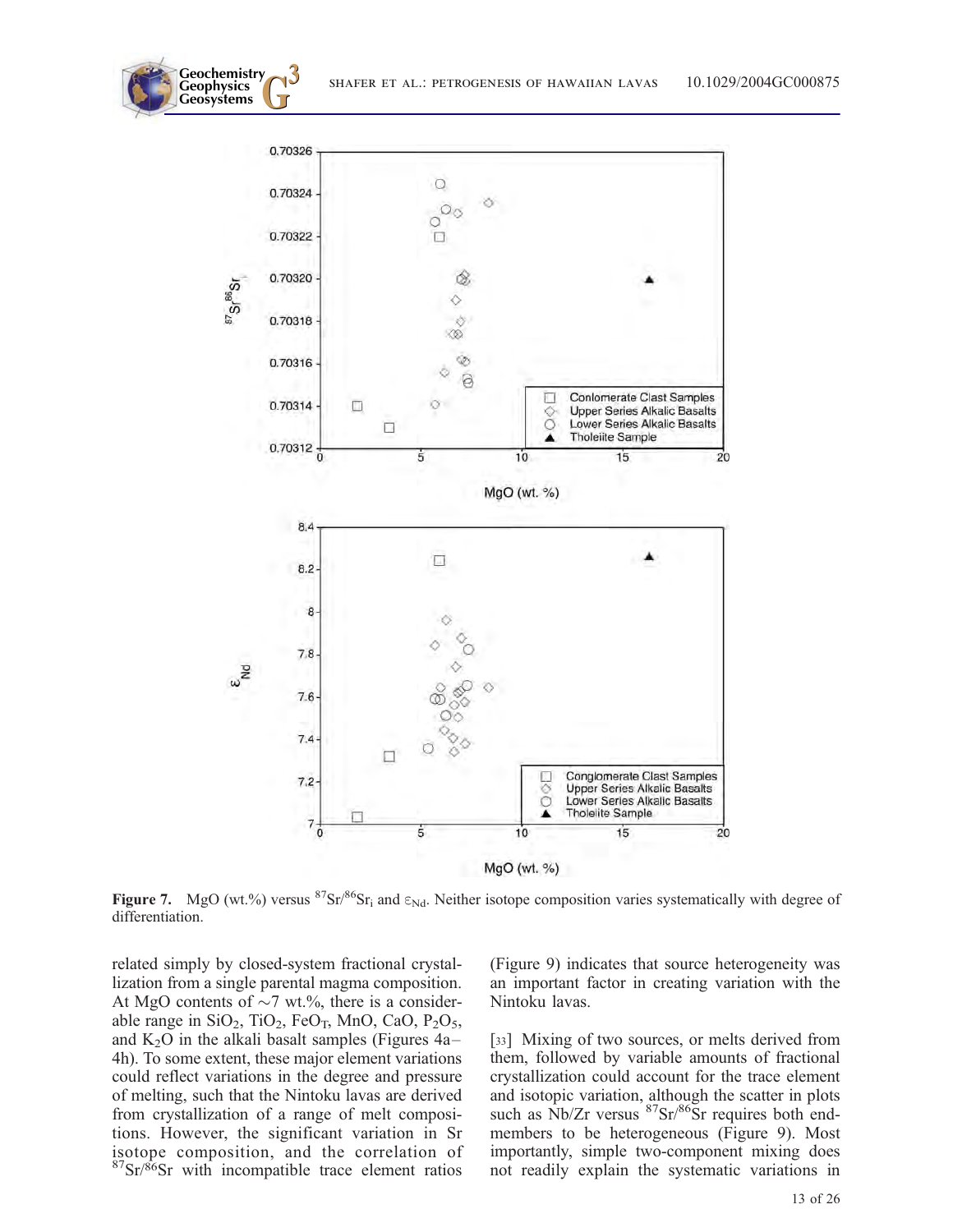

Figure 8. Depth profiles from Hole 1205A. With decreasing depth (decreasing age), incompatible element concentrations tend to increase, ratios of more- to less-incompatible elements (e.g., La/Yb, Nb/Zr) increase, and initial 87Sr/86Sr decreases.

trace element and isotopic composition with time that are observed in the lavas from Site 1205.

#### 5.5. Model for the Formation of the Nintoku Postshield Basalts

**Geochemistry** Geophysics<br>Geosystems

[34] Two characteristics of the Nintoku alkali basalts must be accounted for in any model of their genesis. First, there are systematic variations in incompatible trace element and Sr isotope ratios

with age: 87Sr/86Sr ratios decrease and La/Yb, Nb/ Zr ratios increase with decreasing age (Figure 8). Second, lavas with the most enriched trace element compositions (highest La/Yb, Nb/Zr) were derived from a source with long-term depletion in highly incompatible elements (low  $87\text{Sr}/86\text{Sr}$ ). Similar trace element-isotopic systematics characterize the transition from shield tholeiitic lavas through postshield alkali lavas to rejuvenated stage alkalic lavas of many Hawaiian volcanoes [e.g., Chen and Frey,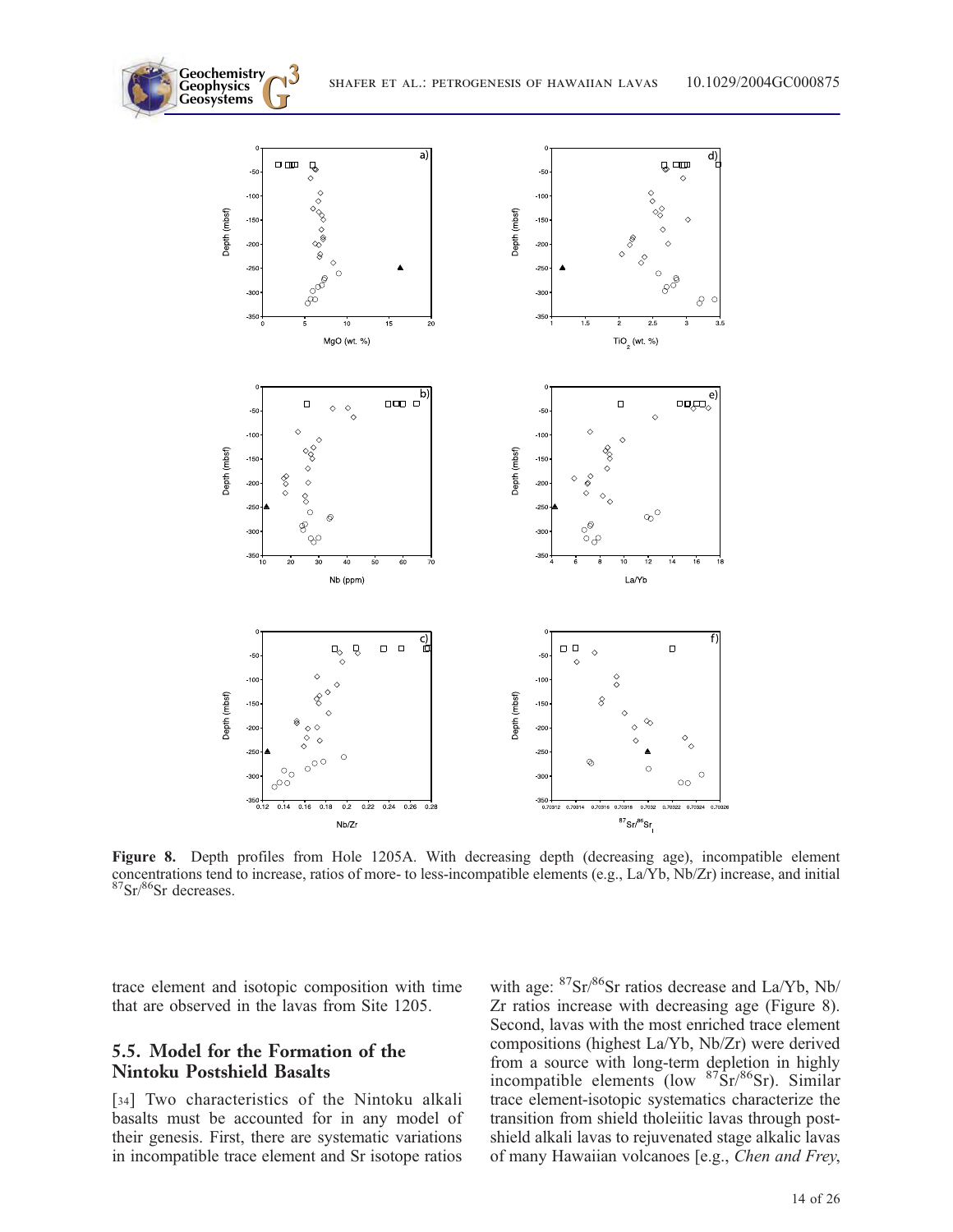



Figure 9. Initial  ${}^{87}Sr/{}^{86}Sr$  versus La/Yb, Nb/Zr. Samples with the lowest  ${}^{87}Sr/{}^{86}Sr$ <sub>I</sub> tend to have higher La/Yb and Nb/Zr, suggesting a heterogeneous mantle source.

1985], and have also been recognized within the postshield alkalic lavas of Haleakala [Chen et al., 1990].

[35] Several models have been proposed to account for the combination of trace element enriched lavas (high Rb/Sr, low Sm/Nd) with depleted isotope signatures (low  ${}^{87}Sr/{}^{86}Sr$ , high  ${}^{143}Nd/{}^{144}Nd$ ) from Hawaii [Chen and Frey, 1983, 1985; Frey and Roden, 1987; Reiners and Nelson, 1998; Yang et al., 2003]. Very small  $(\leq 0.2\%)$  degrees of melting of depleted mantle sources, or reactive melt transport processes are likely to result in decoupling between trace element and isotopic ratios and nonlinear variations between concentrations of incompatible elements (such as Nb and Zr), unlike those observed in Hawaiian posterosional stage lavas [e.g., Reiners and Nelson, 1998].

[36] Instead, many models attempting to explain the origin of Hawaiian alkali lavas invoke smalldegree melts of a source that was relatively recently (<400 m.y. ago) enriched in incompatible trace elements. Chen and Frey [1983, 1985] proposed that partial melts of the Hawaiian plume are mixed with  $1-4\%$  of very small degree melts  $(0.1-1.0\%)$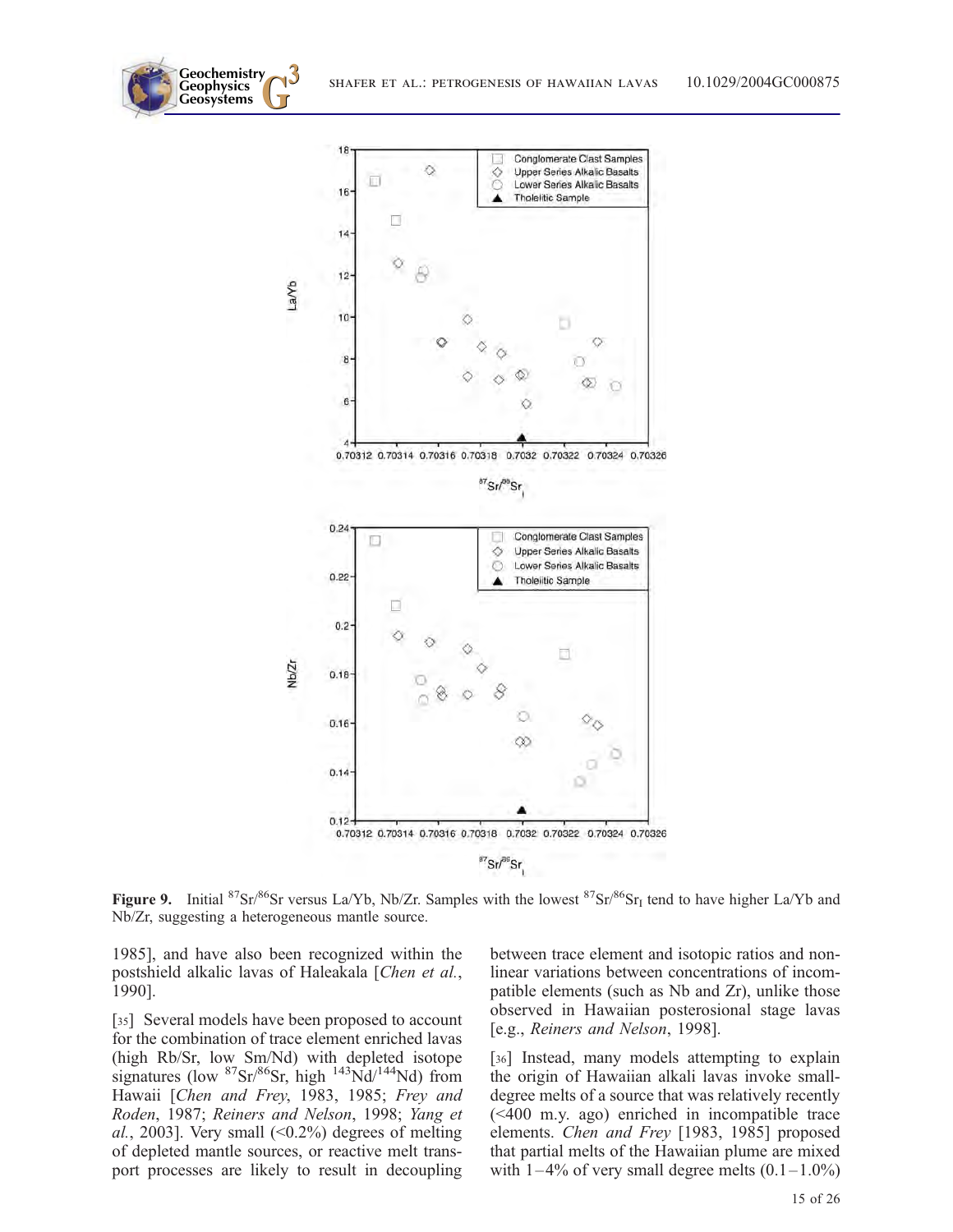

P<sub>2</sub>O<sub>2</sub> (wt. %)

Figure 10.  $P_2O_5$  versus  $K_2O/P_2O_5$ . The Nintoku samples tend to have lower and more variable  $K_2O$  $P_2O_5$  values than Haleakala samples, reflecting preferential loss of  $K_2O$  during subearial and submarine weathering.

of a depleted source (oceanic lithosphere or the upper mantle source of MORB). This multicomponent mixing model could account for much of the trace element and isotopic variations in lavas from Haleakala. Mixing of approximately constant proportions of the enriched source with variable-degree melts of the depleted source will result in negative correlations in La/Ce or La/Yb versus  $87Sr/86Sr$ diagrams. A similar model, in which small-degree melts of the MORB source mantle are added to the Hawaiian plume source, and this mixed source then melted to various degrees, has been used to explain the compositions of Koloa posterosional lavas from Kauai [Reiners and Nelson, 1998] and the posterosional Honolulu Volcanics of Oahu [Roden et al., 1994].

[37] An alternative model involves mixing of a depleted source with 0.5–2.0% of small-degree melts ( $\sim$ 2%) from a more enriched source [*Clague* and Dalyrmple, 1988]. This is similar to metasomatic models in which small-degree partial melts of the enriched source are added to the depleted oceanic lithosphere, which subsequently undergoes partial melting to form the parental magmas of Hawaiian lavas [*Wright*, 1984]. In this model, the melt with the greatest contribution from the low <sup>87</sup>Sr/<sup>86</sup>Sr component must have been enriched by the smallest-degree melts from the plume in order to obtain a negative correlation between  $87\text{Sr}/86\text{Sr}$ and La/Ce or Nb/Zr. Yang et al. [2003] favored such a model to explain the compositions of the Honolulu Volcanics because recently determined

partition coefficients imply that extremely small degree melts  $(0.1\%)$  of the depleted source would be required to explain the high La/Ce ratios of the Hawaiian posterosional lavas when using the Chen and Frey [1983, 1985] model. An alternative possibility, explored more fully below, is that the low 87Sr/86Sr end-member (oceanic lithosphere) is more enriched in trace elements than assumed by Chen and Frey [1985], perhaps by incorporation of small-degree melts of MORB source soon after its formation at the MOR axis. Below, we evaluate which of these models can best explain the trace element and isotope compositions of the Nintoku lavas.

#### 5.5.1. Model 1: The Chen and Frey-Type Model

[38] Considering the compositional similarities between Nintoku and Haleakala postshield lavas, we first applied a multicomponent mixing model similar to that proposed by Chen and Frey [1985]. Distribution coefficients and model parameters are given in Table 6. Figure 14a illustrates that the Nintoku lavas can be generated by mixing of  $88.4-89.2\%$  undepleted mantle (UD) and  $11.6 10.8\%$  low-degree  $(0.79-1.93\%)$  partial melts of MORB source. The amount of incipient melt mixed with UD is greater at Nintoku than for the Kula Series postshield basalts from Haleakala (97– 98% UD, 2–3% MORB source), and the amount of partial melting of the MORB source required to fit the Nintoku data  $(0.79-1.93%)$  is higher than



Figure 11. Ce/Pb versus Nb/U. Box shows the typical range of fresh oceanic basalts. Nintoku samples extend to higher Ce/Pb and Nb/U, suggesting that Pb and U were mobile during alteration.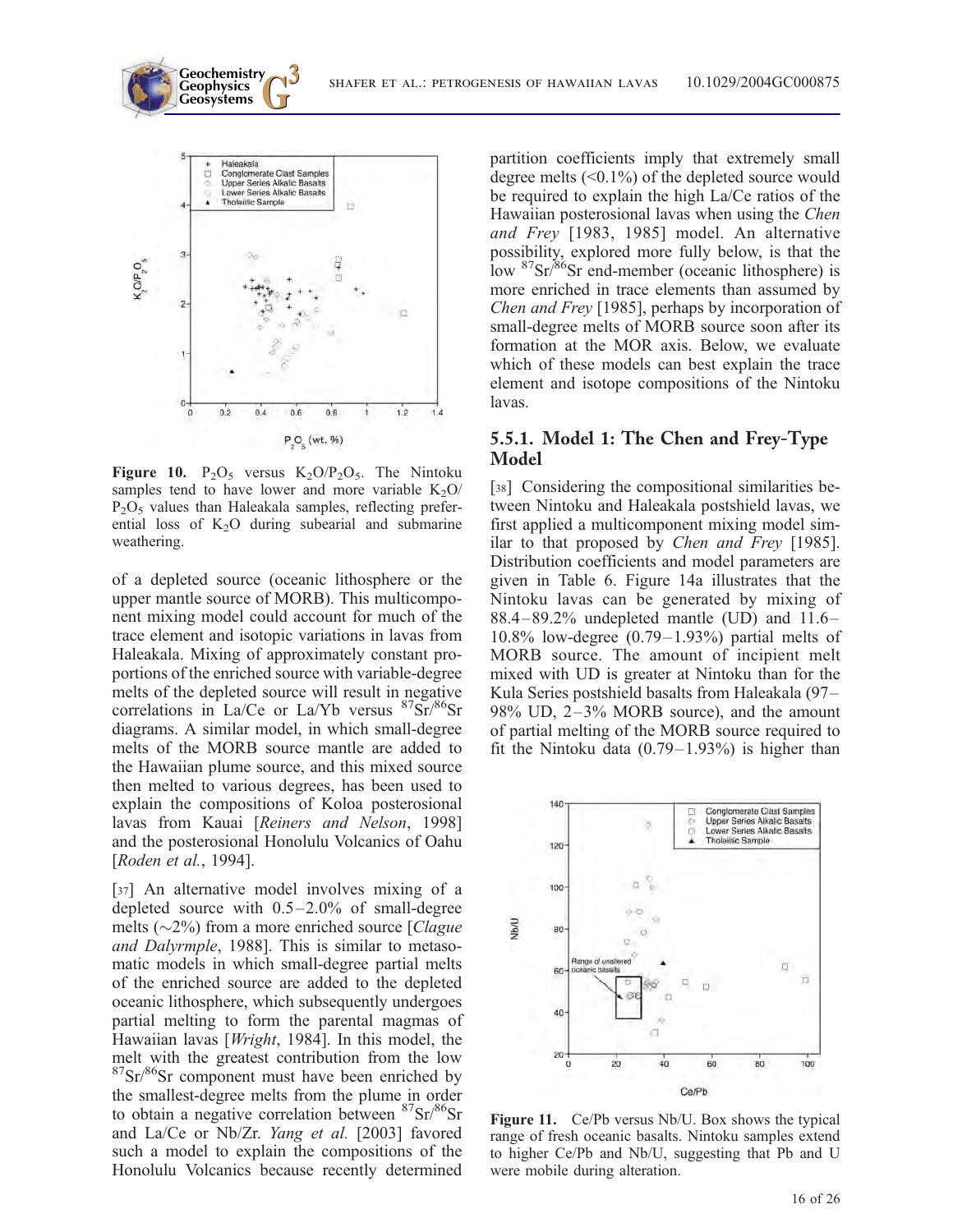**Geosystems G3** shafer et al.: petrogenesis of hawaiian lavas 10.1029/2004GC000875



Figure 12. MgO variation diagrams showing only the conglomerate clasts and the alkalic basalts from the uppermost igneous basement. Symbols are the same as in Figure 3. The plus symbols are the hypothetical liquid line of descent if a cumulate with the composition given in Table 5 was removed from a liquid with a composition similar to the basalts from the uppermost igneous basement.

predicted for Haleakala (0.2–0.5%) [Chen and Frey, 1985].

**Geochemistry** Geophysics<br>Geosystems

[39] Following Chen and Frey [1985], four samples that have olivine as the only phenocryst phase were selected to quantitatively test the model. Since the model predicts only the hypothetical parental magma composition, it is necessary to correct the trace element concentrations of the selected samples for olivine fractionation in order to estimate the parental melt of each sample. Olivine addition dilutes incompatible trace element concentrations but does not radically alter trace element ratios. Equilibrium olivine was added in 1% increments until the major element composition of each sample was in equilibrium with  $Fo_{90}$ [Chen and Frey, 1985]. The Fe/Mg exchange coefficient between olivine and melt was 0.30 [Ford et al., 1983]. This addition of olivine was then used to back-calculate the trace element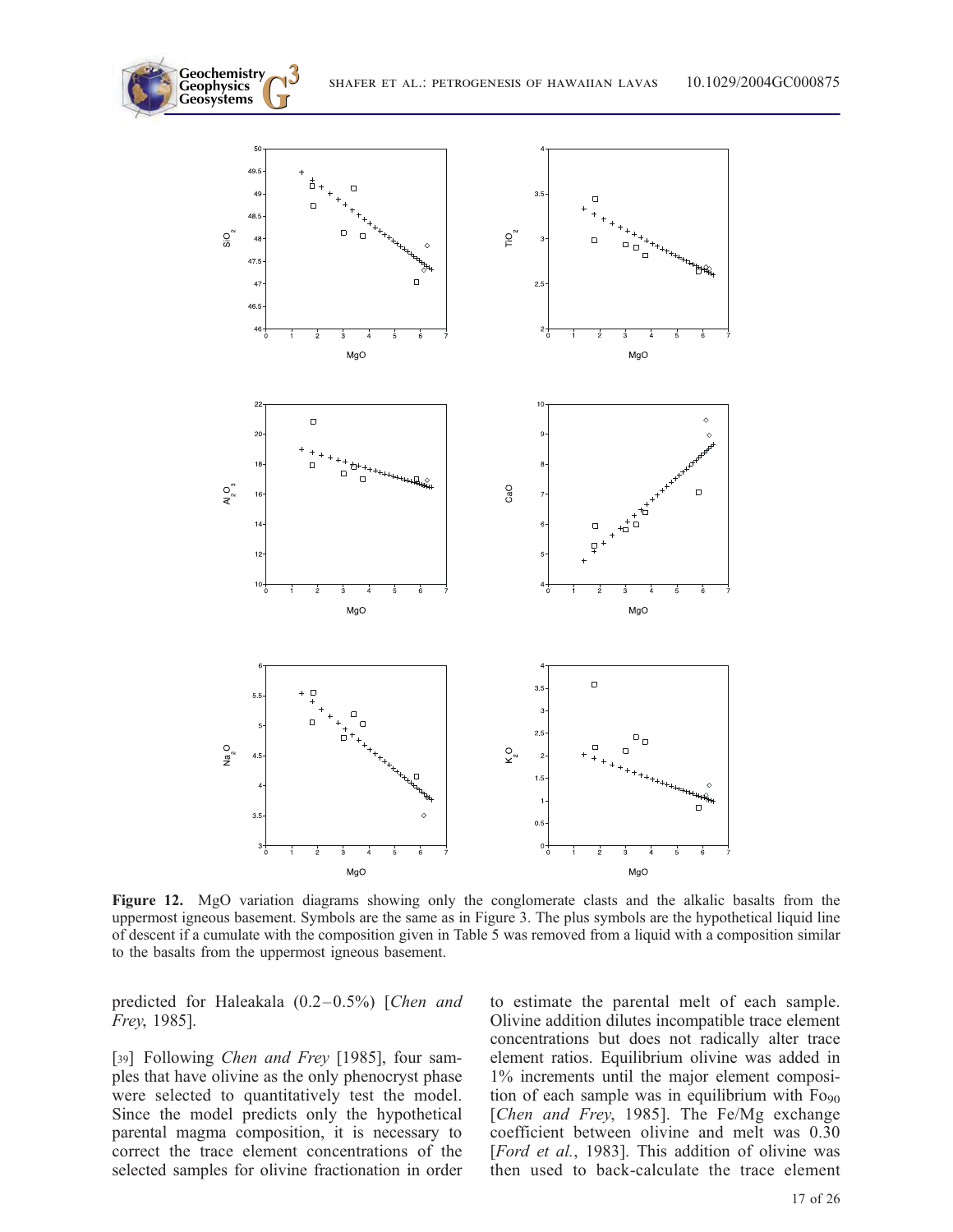

|                                | Initial | Final | Cumulate | Plag | O <sub>1</sub> | Pyr  | Ox            | $Cum^*$ |
|--------------------------------|---------|-------|----------|------|----------------|------|---------------|---------|
| SiO <sub>2</sub>               | 47.3    | 49.1  | 45.8     | 54.1 | 39.5           | 50.0 | 0.0           | 45.6    |
| TiO <sub>2</sub>               | 2.59    | 3.18  | 2.10     | 0.0  | $\theta$       | 1.67 | 15.3          | 2.00    |
| Al <sub>2</sub> O <sub>3</sub> | 16.4    | 19.0  | 14.3     | 29.0 | 0.15           | 2.77 | 1.43          | 14.4    |
| Fe <sub>2</sub> O <sub>3</sub> | 3.67    | 3.54  | 3.79     | 0.0  | 0.0            | 0.0  | 33.3          | 3.25    |
| FeO                            | 9.36    | 9.02  | 9.67     | 0.64 | 15.0           | 9.36 | 47.8          | 9.85    |
| MnO                            | 0.16    | 0.12  | 0.20     | 0.0  | 0.14           | 0.16 | 0.44          | 0.11    |
| MgO                            | 6.50    | 1.50  | 10.6     | 0.01 | 44.7           | 13.9 | 1.72          | 10.5    |
| CaO                            | 8.71    | 5.01  | 11.8     | 11.4 | 0.26           | 21.5 | $0.0^{\circ}$ | 11.8    |
| Na <sub>2</sub> O              | 3.74    | 5.54  | 2.26     | 4.78 | 0.0            | 0.39 | 0.0           | 2.32    |
| $K_2O$                         | 0.97    | 3.01  | $-0.70$  | 0.31 | 0.0            | 0.0  | 0.0           | 0.14    |
| $P_2O_5$                       | 0.60    | 1.03  | 0.26     | 0.0  | 0.0            | 0.0  | 0.0           | 0.0     |
| Modal proportions              |         |       |          | 0.46 | 0.14           | 0.30 | 0.10          |         |

Table 5. Major Element Model Parameters<sup>a</sup>

<sup>a</sup> The "Initial" and "Final" compositions refer to the end-point compositions of the least squares fit of the Nintoku data presented in the MgOvariation diagrams. The ''Cumulate'' is the composition of the solid that needs to be removed to account for Nintoku major element variations assuming the fraction of liquid remaining at the Final compositions is 0.45 (see text for justification). This composition was recast into proportions of the four mineral phases listed above, which were then used to recalculate the cumulate composition, given as Cum\* (see text for full explanation).

abundances of the parental magma assuming that olivine was the only fractionating phase. Using the corrected La abundance, we calculated how much partial melting of the hybrid UD-MORB source was required to achieve the corrected La abundance of each sample. After partially melting the hybrid source by the amount calculated above, the model results were then compared to the olivinefractionation-corrected trace element abundances. The results are presented in Table 7.

[40] The agreement of the actual data with model predictions is generally good. In the following discussion of the model results, samples which show discrepancies of greater than or less than 25% of the actual data are considered to be in poor agreement. Predicted Rb concentrations are systematically low  $(21-39%)$  while Nb predictions are low for two of the four samples quantitatively studied (by  $27\%$  and  $29\%$  for samples 10R-2, 0-5 and 33R-2, 70–75, respectively). Thorium predictions are within 7–20% agreement and Sr predictions are within 9%, except for sample 41R-2, 18– 23 (20%). Neodymium, Sm, and Hf all agree within 15%, many within 5%, of the actual data. Overall, the model adequately predicts trace element concentrations.

#### 5.5.2. Model 2: The Yang et al.-Type Model

[41] We next applied the model of *Yang et al.* [2003] to the Nintoku data. In this model, the procedure is the basically the same as that used by Chen and Frey [1985], except incipient melts of Hawaiian plume source are mixed with depleted mantle lithosphere. The negative correlation between <sup>87</sup>Sr/<sup>86</sup>Sr and La/Ce for the Nintoku data requires those samples created by the largest degree of melting to contain the smallest contribution from the low  $\frac{87}{5}$ Sr/ $\frac{86}{5}$ Sr source (Figure 14b). Mixing proportions vary from 96.1–98.5% MORB source and 3.9–1.5% incipient melts from the Hawaiian plume (at 1.84–7.15% partial melting). Quantitative testing was performed in the same manner as above. The full results of the model are presented in Table 7. The predicted Sr, Nd, Sm, and Hf concentrations were substantially lower than those measured in the lavas (> 47% lower). Predicted Rb concentrations agreed quite well with actual data, although Rb concentrations are likely to have been affected by alteration. Thorium and Nb also show close approximation to the actual data. However, the poor reproducibility of the REE and Hf forces



Figure 13. Major element model test figure. In this figure, the actual trace element compositions of conglomerate clasts were divided by concentrations predicted for each sample by the major element model (see text). In general, agreement between actual and predicted concentrations was good, except for Sr.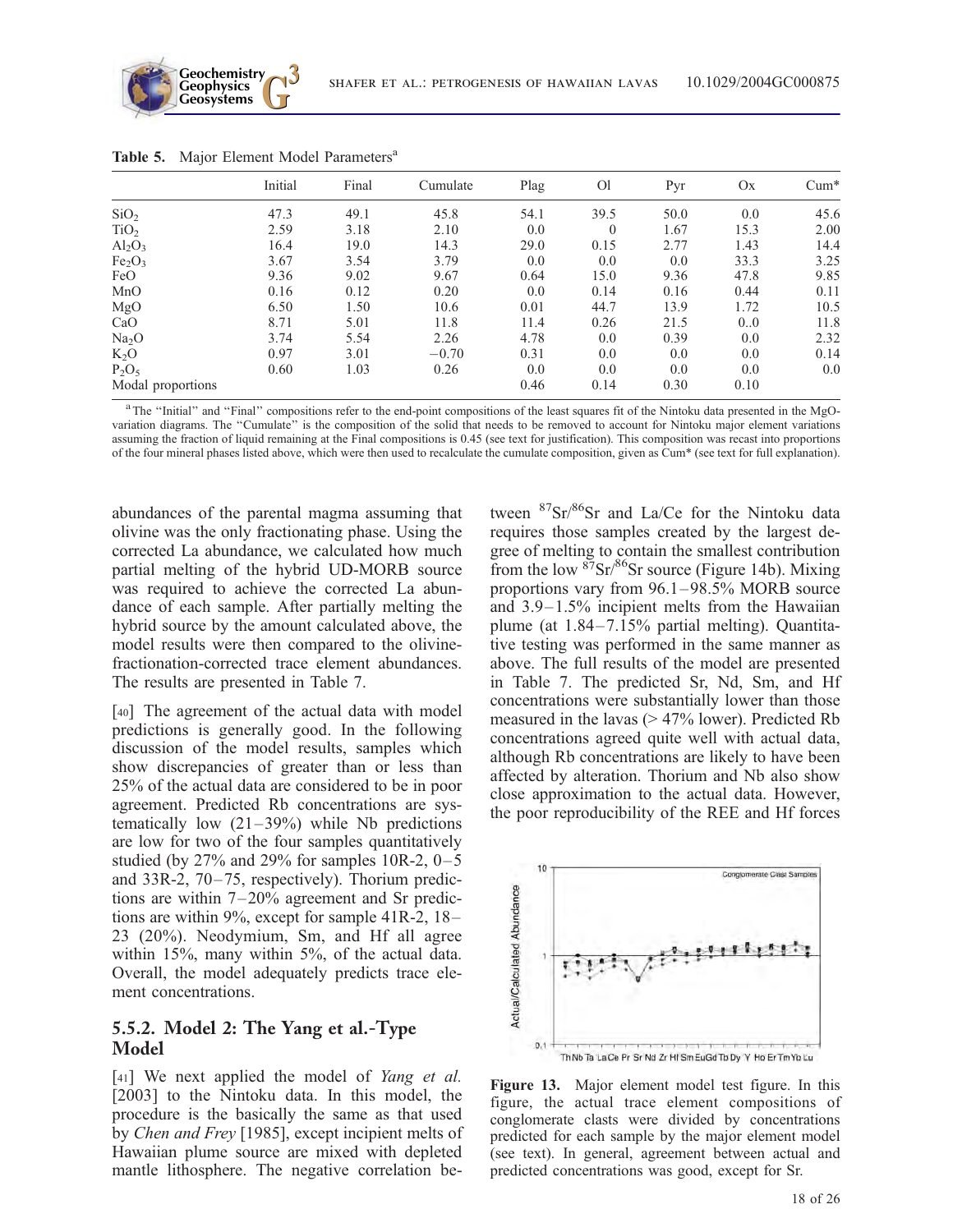

|                  | Rb                  | Th                  | Nb                  | Sr                  | Nd                 | Sm                   | Hf                | La               | Ce                 | La/Ce | ${}^{87}Sr/{}^{86}Sr$ |
|------------------|---------------------|---------------------|---------------------|---------------------|--------------------|----------------------|-------------------|------------------|--------------------|-------|-----------------------|
| <b>UD</b>        | 0.73                | 0.09                | 0.86                | 23.7                | 1.2                | 0.39                 | 0.31              | 0.71             | 1.9                | 0.374 | 0.7047                |
| MS               | 0.11                | 0.02                | 0.31                | 13.2                | 0.86               | 0.32                 | 0.25              | 0.31             | 0.95               | 0.326 | 0.7023                |
| NM               | 0.56                | 0.12                | 2.33                | 90.0                | 7.3                | 2.63                 | 2.05              | 2.5              | 7.5                | 0.333 | 0.7023                |
| <b>RDS</b>       | 0.61                | 0.14                | 2.51                | 92.2                | 7.42               | 2.64                 | 2.06              | 2.66             | 7.73               | 0.345 | 0.7023                |
| DML              | 0.041               | 0.005               | 0.11                | 7.0                 | 0.49               | 0.31                 | 0.17              | 0.11             | 0.34               | 0.326 | 0.7025                |
| HP               | 0.85                | 0.11                | 1.4                 | 35.9                | 2.2                | 0.69                 | 0.53              | 1.4              | 3.4                | 0.407 | 0.7036                |
| <sub>o</sub> l   | $0.003^{b}$         | $1 \times 10^{-5c}$ | $5 \times 10^{-5d}$ | $5 \times 10^{-5c}$ | $0.0003^d$         | $0.0009^d$           | $0.04^e$          | $0.0004^t$       | 0.009 <sup>g</sup> |       |                       |
| cpx              | 0.0004 <sup>h</sup> | $0.0021^{\circ}$    | 0.004 <sup>1</sup>  | $0.282^{j}$         | $0.35^{k}$         | $0.736$ <sup>1</sup> | $0.44^{\rm m}$    | $0.032^n$        | $0.057^{n}$        |       |                       |
| opx              | $0.0002^{\circ}$    | $3 \times 10^{-5c}$ | $0.003^{p}$         | $0.002^{p}$         | 0.003 <sup>q</sup> | $0.03^r$             | $0.01^{\text{t}}$ | $0.0005^{\rm p}$ | $0.001^{p}$        |       |                       |
| $gt^s$           | 0.0002              | 0.0021              | 0.01                | 0.0007              | 0.027              | 0.22                 | 0.23              | 0.0164           | 0.065              |       |                       |
| phl <sup>s</sup> | 1.7                 |                     | 0.14                | 0.044               | 0.0063             | 0.0059               |                   | 0.003            | 0.021              |       |                       |
| amp <sup>s</sup> | 0.023               | 0.001               | 0.08                | 0.27                | 0.23               | 0.32                 | 0.3               | 0.075            | 0.11               |       |                       |

| Table 6. Reservoir Compositions and Partition Coefficients <sup>a</sup> |  |  |  |  |  |
|-------------------------------------------------------------------------|--|--|--|--|--|
|-------------------------------------------------------------------------|--|--|--|--|--|

<sup>a</sup> All reservoir composition values are in ppm. UD, undepleted mantle, from *Chen and Frey* [1985]; MS, MORB source, from *Chen and Frey* [1985]; NM, normal mid-ocean ridge basalt, from *Sun and McDonough* [1989], except refertilized depleted source, created by mixing 0.5% incipient melts of MS with NM in 0.5:99.5 proportions (see text for full description); DML, depleted mantle lithosphere, from Yang et al. [2003]; HP, Hawaiian plume, from Yang et al. [2003]. Mineral modes for calculation of the bulk partition coefficients for the model compositions above were adapted from those given by Chen and Frey [1985], Halliday et al. [1995], and Yang et al. [2003]. The olivine:orthopyroxene:clinopyroxene:garnet:phlogopite:amphibole proportions in the source and melt for Models 1 and 2 are as follows: Model 1, 0.6:0.25:0.1:0.05:0:0 and 0.1:0.1:0.4:0.4; Model 2, 0.55:0.25:0.15:0.05:0:0 and 0.1:0.1:0.4:0.4. Mineral proportions for MS, FDS, and melt for Model 3 are 0.706:0.2:0.05:0.02:0.002:0.02, 0.6:0.25:0.1:0.05, and 0.1:0.1:0.4:0.4, respectively. Ol, olivine; cpx, clinopyroxene; opx, orthopyroxene; gt, garnet; phl, phlogopite; amp, amphibole. Partition coefficients:<br>
b Zindler and Jagoutz [1988],<br>
c Beattie [1993],

 $d$ Kennedy et al. [1993],

<sup>e</sup> Villemant et al. [1981],

 ${}^{f}$ McKenzie and O'Nions [1991],  ${}^{g}$ Frey [1969],

<sup>h</sup>Halliday et al. [1995],

 $j_{Sun}$  et al. [1993],  $j_{Sun}$  et al. [1974],

 $\frac{k}{N}$ Skulski et al. [1994],<br><sup>1</sup> Nasagawa [1970]; Hack et al. [1994],

<sup>m</sup> Johnson and Kinzler [1989],<br><sup>n</sup> Sobolev et al. [1996],<br><sup>o</sup> Kramers et al. [1983]; Zindler and Jagoutz [1988]; and Lee et al. [1995],<br><sup>p</sup>Kelemen et al. [1993], <sup>q</sup> Schwandt and McKay [1998],

 $I$ r Irving and Frey [1984],

<sup>8</sup> Halliday et al. [1995].

us to conclude that this model is not applicable to the petrogenesis of the Nintoku lavas.

## 5.5.3. Model 3: Modified Chen and Frey-Type Model

[42] The third model is a modified version of that proposed by Chen and Frey [1985]. In this model, a more enriched composition for the depleted endmember is used. Undepleted mantle is used as the enriched end-member. There is some evidence, discussed more fully in the next section, that oceanic lithosphere may be enriched by smalldegree melts of MORB source soon after its formation at the ridge axis. In this model, oceanic lithosphere (N-MORB) is metasomatized by a 0.5% degree partial melt of MORB source (in 99.5:0.5% proportions, respectively) to create the ''fertilized'' depleted end-member. Melting of this source varies from 0.98–2.49% (as opposed to 0.79–1.93% in Model 1) and mixing proportions vary from 1.79 to 2.03% fertilized depleted endmember and 98.21 to 97.97% Hawaiian plume source (Figure 14c). The model was quantitatively tested in the same manner as the other two models and the results are presented in Table 7. Predicted trace element concentrations are significantly better than in the previous two models. Predicted Rb concentrations were all within 25% of the actual concentration (all but one sample is within 8%), which is substantially better than Model 1 and similar to the predicted concentrations from Model 2. Niobium was consistently low (> 25% for two of the four samples), which is similar to Model 1. Neodymium, Sm, Hf, and Th all agree within 16% of the actual concentration, many within 5%. The degree of incipient melting of the depleted source is higher than in Model 1 (1.78% partial melting on average versus 1.41% for Model 1) and the proportion of incipient melt mixing with Hawaiian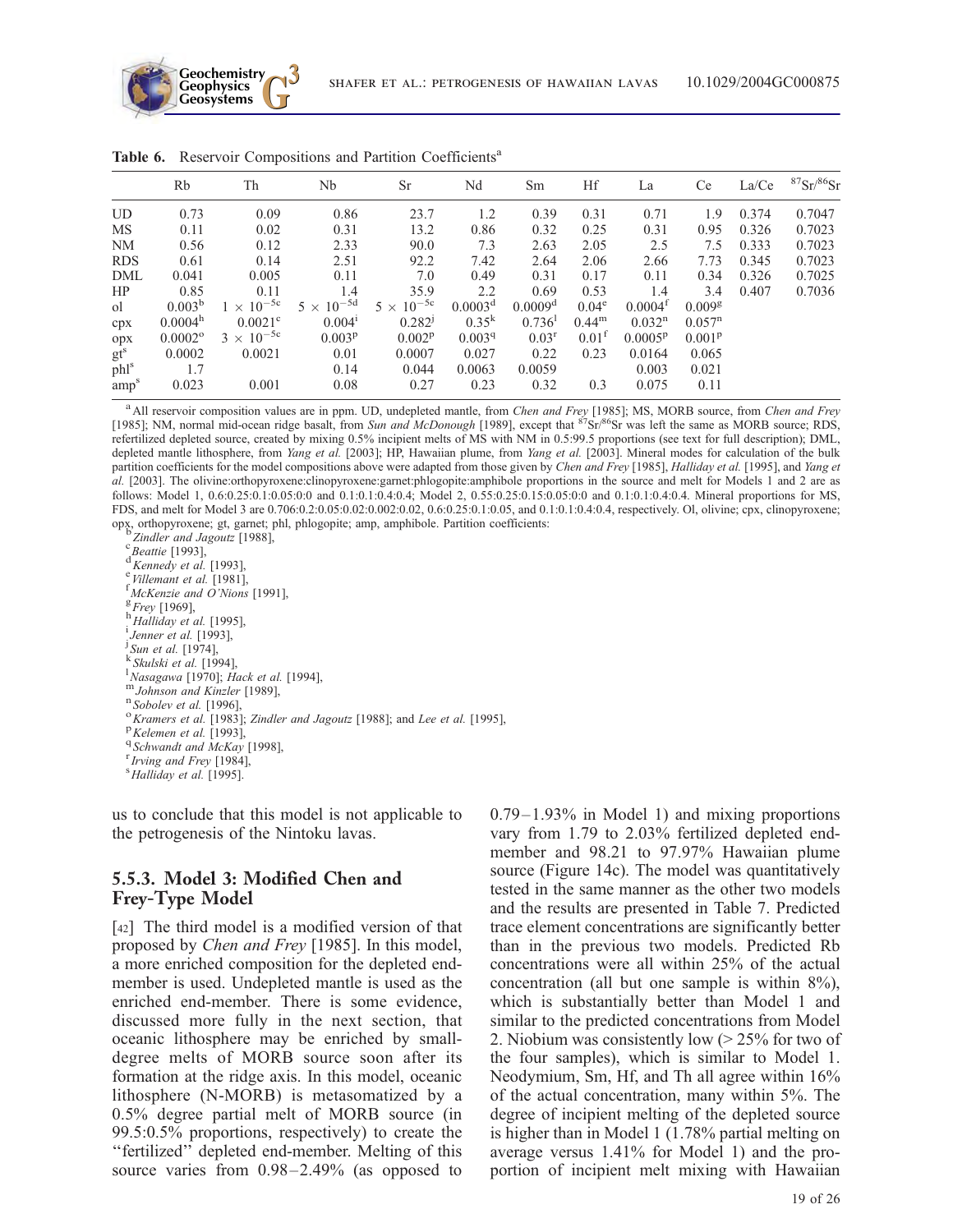

Figure 14. Plots of  ${}^{87}Sr/{}^{86}Sr<sub>I</sub>$  versus La/Ce. (a) Model 1: UD is undepleted mantle (composition is given in Table 6). Curved horizontal lines are mixing lines between incipient melts of MORB source and UD, while vertical lines are lines of equal mixing proportions. (b) Model 2: Mixing of incipient melts of Hawaiian plume (composition given in Table 6) with depleted mantle (DM) lithosphere. Notice that the trend of the data crosscuts the lines of equal mixing proportions. (c) Model 3: Mixing of incipient melts of MORB source refertilized at time of formation by small-degree melts at the mid-ocean ridge with UD. The degree of partial melting is more realistic than the extremely small degrees of melting required by Model 1.

plume source is much less than Model 1 ( $\sim$ 2% incipient melt versus  $\sim$ 11% incipient melt in Model 1). As a result, smaller volumes of the oceanic lithosphere are required to melt. The amount of partial melting of the hybrid source required is also less than in Model 1 (8.55% versus 19.88% for Models 3 and 1, respectively). The results of the three models are summarized in Figure 15.

[43] The chemical and isotopic variations with time recorded in the Site 1205 lavas indicate that an increasing proportion of the incompatible trace element enriched, low 87Sr/86Sr end-member contributed to melting over the period of time represented by the Site 1205 drillcore, coupled with a lower degree of melting of this component. These temporal trends are perhaps the result of the drift of Nintoku Seamount away from the hottest part of the Hawaiian plume.

#### 5.6. A Physical Model for Nintoku Postshield Magmatism

[44] Chen and Frey [1985] envisaged that Hawaiian postshield lavas were formed by melts from the Hawaiian plume mixing with incipient melts of oceanic lithosphere, which formed the wallrock of the plume conduit. The relative contribution from the radiogenic <sup>87</sup>Sr/<sup>86</sup>Sr plume source decreased with time as the oceanic plate drifted away from the axis of the plume [Chen and Frey, 1985].

[45] A role for the  $\sim 90$  m.y. old Pacific lithosphere in the generation of Hawaiian alkalic lavas is supported by evidence for residual phlogopite or amphibole in the source of the Honolulu Volcanics and North Arch lavas [Clague and Frey, 1982; Class and Goldstein, 1997; Frey et al., 2000; Yang et al., 2003]. These phases are unlikely to be stable in the convecting upper mantle, but may exist in the lower P-T conditions of the oceanic lithospheric mantle [Class and Goldstein, 1997]. The relatively radiogenic Os isotopic composition of many Hawaiian posterosional lavas is inferred to have been inherited from pyroxenite veins within the  $\sim$ 90 m.y. old Pacific oceanic lithospheric mantle beneath Hawaii [Lassiter et al., 2000]. Basu and Faggart [1996] noted that compared to MORB, Hawaiian postshield lavas are offset to higher  $\varepsilon_{Sr}$ for a given  $\varepsilon_{Nd}$ , and suggested that they contain a seawater-altered oceanic lithosphere component.

[46] Several previous studies have argued that the lowermost parts of the oceanic lithosphere may be enriched in incompatible trace elements soon after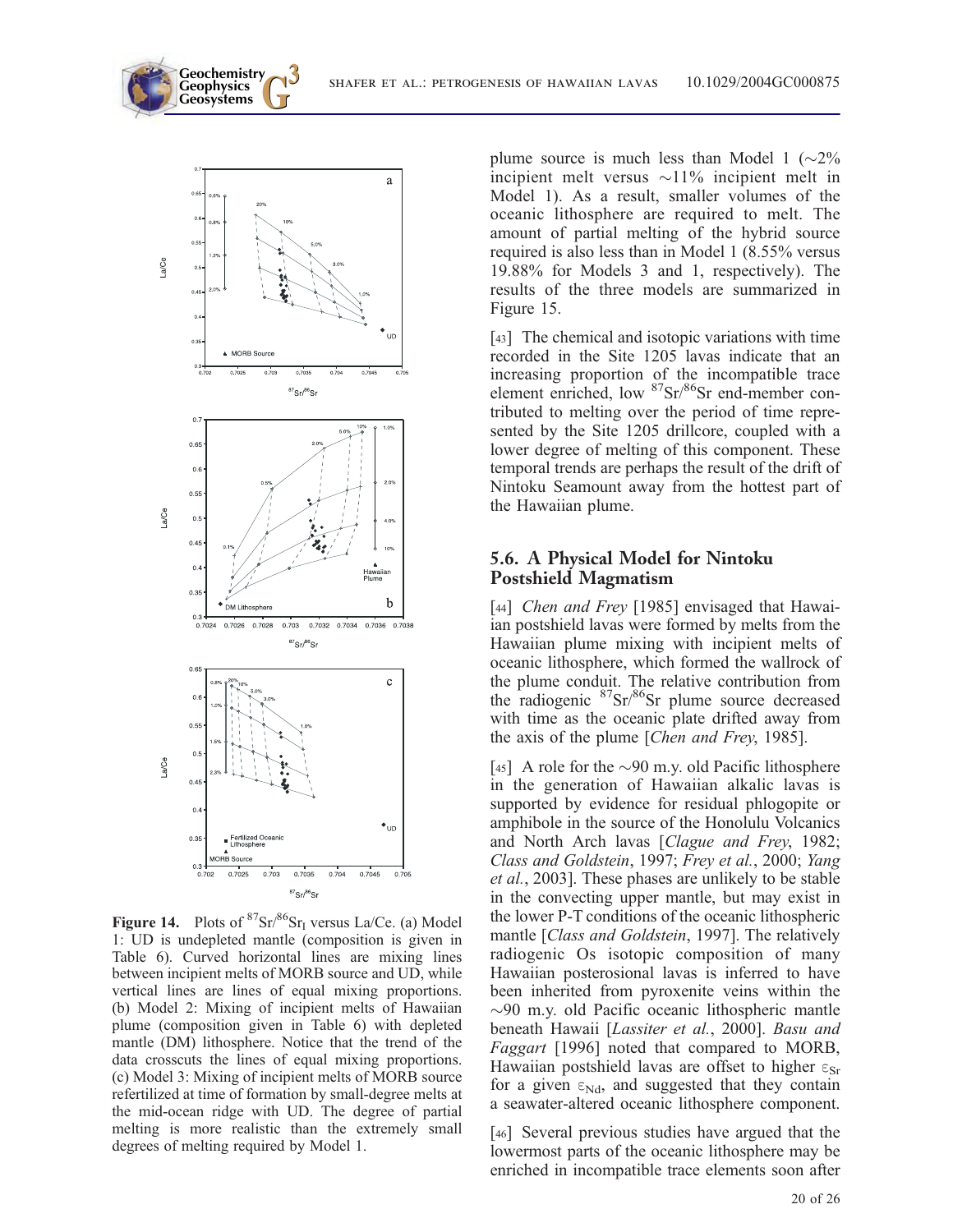

|                    |      | $10R-2, 0-5$ |                                                                                                                                                                                                                                                             |      | $33R-2$ , $70-75$ |      |       | $34R-3$ , $79-84$ |      |      | $41R-3$ , $18-23$ |      |
|--------------------|------|--------------|-------------------------------------------------------------------------------------------------------------------------------------------------------------------------------------------------------------------------------------------------------------|------|-------------------|------|-------|-------------------|------|------|-------------------|------|
|                    |      |              | Model 1 <sup>b</sup> Model 2 <sup>c</sup> Model 3 <sup>d</sup> Model 1 <sup>b</sup> Model 2 <sup>c</sup> Model 3 <sup>d</sup> Model 1 <sup>b</sup> Model 2 <sup>c</sup> Model 3 <sup>d</sup> Model 1 <sup>b</sup> Model 2 <sup>c</sup> Model 3 <sup>d</sup> |      |                   |      |       |                   |      |      |                   |      |
| $f\%$ <sup>e</sup> | 1.10 | 2.75         | 1.37                                                                                                                                                                                                                                                        | 1.61 | 4.99              | 2.04 | 1.38  | 4.37              | 1.74 | 1.56 | 4.85              | 1.97 |
| $\%x^f$            | 11.4 | 1.78         | 1.91                                                                                                                                                                                                                                                        | 11.6 | 2.76              | 2.00 | 10.32 | 3.09              | 1.75 | 11.3 | 2.83              | 1.94 |
| $F\%^g$            | 18.9 | 4.97         | 7.53                                                                                                                                                                                                                                                        | 22.1 | 11.1              | 9.77 | 20.2  | 11.2              | 8.83 | 18.4 | 9.41              | 8.07 |
| Rb                 | 0.61 | 0.78         | 0.85                                                                                                                                                                                                                                                        | 0.78 | 0.96              | 1.11 | 0.79  | 0.96              | 1.12 | 0.77 | 0.94              | 1.09 |
| Th                 | 0.80 | 0.79         | 0.99                                                                                                                                                                                                                                                        | 0.85 | 0.85              | 1.08 | 0.88  | 0.86              | 1.11 | 0.93 | 0.93              | 1.18 |
| Nb                 | 0.73 | 0.74         | 0.75                                                                                                                                                                                                                                                        | 0.71 | 0.72              | 0.74 | 0.75  | 0.75              | 0.78 | 0.89 | 0.91              | 0.93 |
| Sr                 | 0.91 | 0.56         | 0.96                                                                                                                                                                                                                                                        | 0.90 | 0.54              | 0.93 | 0.96  | 0.60              | 1.01 | 1.20 | 0.71              | 1.22 |
| Nd                 | 0.92 | 0.58         | 0.89                                                                                                                                                                                                                                                        | 0.98 | 0.61              | 0.93 | 0.92  | 0.59              | 0.90 | 0.88 | 0.53              | 0.83 |
| Sm                 | 0.85 | 0.60         | 0.80                                                                                                                                                                                                                                                        | 0.93 | 0.65              | 0.88 | 0.86  | 0.61              | 0.83 | 0.77 | 0.52              | 0.71 |
| Hf                 | 0.93 | 0.60         | 0.91                                                                                                                                                                                                                                                        | 0.96 | 0.61              | 0.94 | 0.95  | 0.63              | 0.94 | 0.97 | 0.61              | 0.92 |
| La <sup>h</sup>    | 1.00 | 1.00         | 1.00                                                                                                                                                                                                                                                        | 1.00 | 1.00              | 1.00 | 1.00  | 1.00              | 1.00 | 1.00 | 1.00              | 1.00 |
| Ce <sup>h</sup>    | 0.98 | 0.85         | 0.99                                                                                                                                                                                                                                                        | 0.98 | 0.83              | 0.99 | 0.98  | 0.85              | 1.00 | 0.98 | 0.82              | 0.97 |

Table 7. Trace Element Model Results<sup>a</sup>

<sup>a</sup> Results are presented as the ratio of predicted abundances to actual olivine fractionation corrected abundance. Abundances that do not agree within 25% are in italics.<br>bAdaptation of model from *Chen and Frey* [1985].<br>cAdaptation of model from *Yang et al.* [2003].

Adaptation of Chen and Frey [1985] model with enrichment of depleted source as suggested by Halliday et al. [1995].

e f%, degree of incipient melting of MORB source in C&F model, Hawaiian Plume in Yang model, and enriched MORB source in C&F-H model.

 $\frac{1}{2}$ %x, amount of incipient melts in the hybrid source.

 $\frac{g}{g}$  F%, degree of partial melting of the hybrid source.

hThe La/Ce ratio of the samples was used to predict the melting and mixing proportions; thus the La and Ce model abundances match those of the actual samples.

formation at the ridge axis by small-degree melts of the depleted upper mantle [Graham et al., 1988; Halliday et al., 1995; Lassiter et al., 2000]. This may then act as an important reservoir for incompatible trace elements if remobilized when later passing over a plume heat source [Halliday et al., 1995; Class and Goldstein, 1997]. Ancient (recycled), fertilized oceanic lithosphere may represent a source for tholeiitic intraplate oceanic lavas [Halliday et al., 1995; Niu et al., 2002], including those from the Hawaiian hot spot [e.g., Lassiter et al., 2000].

[47] We recognize that the modeling presented above is dependent on the partition coefficients, assumed end-member compositions, and modal mineral proportions of sources and crystallizing melts. These basic assumptions make the model predictions non-unique, however, the modeling does serve to show that fertilization of the oceanic lithosphere is a viable process for generating the postshield basalts of Nintoku seamount. In particular, fertilized oceanic lithosphere removes the need to invoke very small degrees of melting to account for the incompatible trace element enrichment of Hawaiian postshield and posterosional lavas. The fertilization model satisfies constraints imposed by Os isotopic compositions, which imply a significant age for the pyroxenite veins that contribute to postshield magmatism [Lassiter et al., 2000] and complies with evidence for residual phlogopite/amphibole in the source of Hawaiian postshield lavas.

[48] Recently, *Frey et al.* [2005] have suggested that the depleted (low  ${}^{87}Sr/{}^{86}Sr$ ) component in both the oldest Emperor Seamount lavas, and younger Hawaiian post erosional lavas is the same, and that it is intrinsic to the Hawaiian plume and distinct from the source of MORB. This model has some difficulty in explaining the incompatible trace element enriched compositions of Hawaiian post shield alkalic lavas, although it is possible that heat consumed by melting of the high 87Sr/86Sr ''veins'' inhibits melting of the more refractory matrix until the ''veins'' are exhausted, at which point they are more depleted in incompatible trace elements than the matrix.

#### 5.7. Constraints From Sr Isotope Variations With Time on Petrogenesis of Hawaiian-Emperor Postshield Lavas

[49] Previous studies have shown that  $\varepsilon_{Sr}$  values of tholeiitic lavas decrease northward along the Emperor Seamount Chain (Figure 16a). The origin of the depleted isotopic compositions of the older Emperor tholeiites is debated, but likely reflects the fact that the oldest Emperor Seamounts were formed close to a former spreading center (Figure 16b). The major and trace element compositions of Detroit Seamount lavas, which indicate that they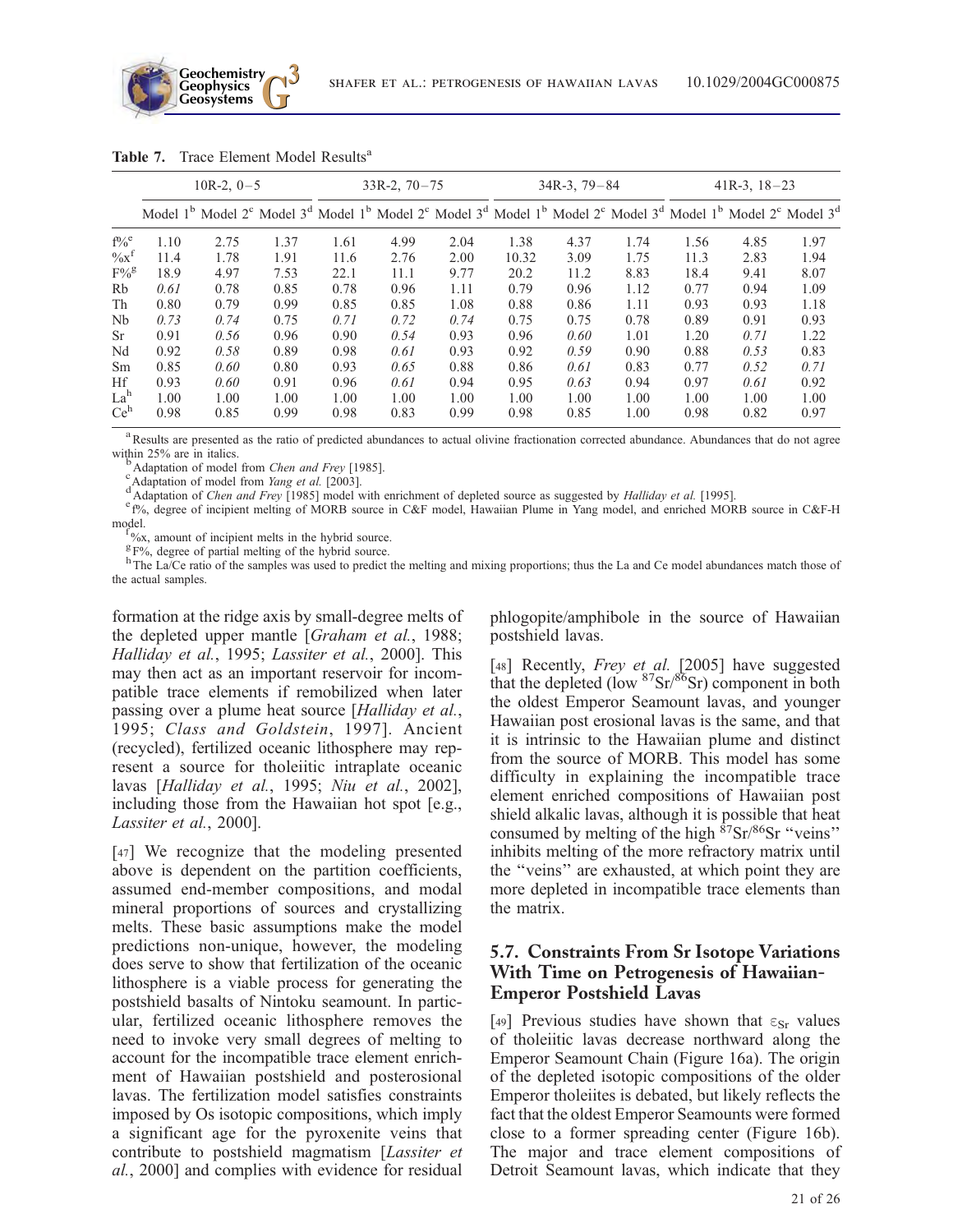

Figure 15. Graphical representation of the results of the three models presented in Figure 14. Overall, Model 3 more accurately predicts the concentrations of the elements modeled.

were derived by larger degrees of melting at lower average pressure than young Hawaiian lavas [Huang et al., 2005]. Keller et al. [2000] suggest that the depleted compositions of older Emperor lavas are the result of plume-ridge interaction, such that the Hawaiian plume entrained depleted upper mantle and young, hot lithosphere. Alternatively, the depleted compositions of these lavas may result from melting of a depleted, refractory mantle component that contributes to melting only when the Hawaiian plume is situated beneath young, thin lithosphere where decompression melting extended to shallower depths [Regelous et al., 2003; Frey et al., 2005; Huang et al., 2005]

[50] Together with other Leg 197 data [Huang et al., 2005], our new results show that  $\varepsilon_{Sr}$  values of postshield lavas also decrease northward along the ESC (Figure 16a). Alkalic lavas from ODP Sites 883 and 1204 on Detroit Seamount, which are considered to represent postshield lavas [Huang *et al.*, 2005] have lower  $\varepsilon_{Sr}$  than any postshield or posterosional lavas reported from the Hawaiian Islands. Two samples of alkali basalt from Suiko Seamount have  $\varepsilon_{Sr}$  values that are intermediate between those of postshield alkalic lavas from the Hawaiian Islands and from Detroit Seamount [Lanphere et al., 1980].  $\varepsilon_{Sr}$  values of most Nintoku lavas are within the range of Hawaiian postshield lavas, but lie at the depleted end of this range (Figures 6 and 16).

[51] The lower  $\varepsilon_{Sr}$  values of older Emperor postshield lavas could reflect the fact that  $\varepsilon_{\rm Sr}$  values of the plume-derived end-member was lower when the Hawaiian plume was situated close to a ridge axis, so that plume-lithosphere melt mixtures from which the alkali basalts were derived also had less radiogenic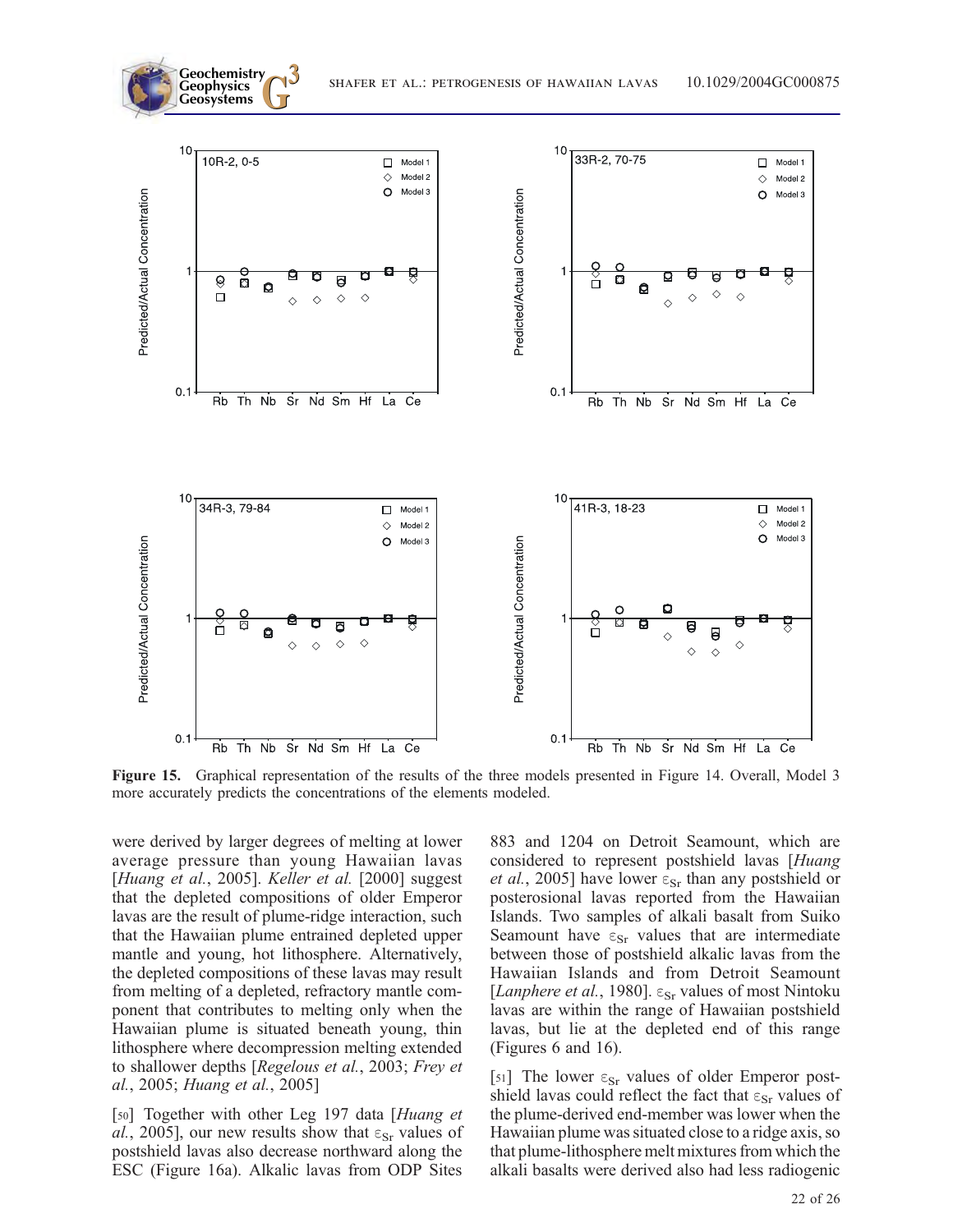

**Geochemistry** Geophysics<br>Geosystems

Age of crust at time of seamount formation (Ma)

**Figure 16.** Distance from Kilauea (km) versus  $\varepsilon_{Sr}$  and age of crust at time of seamount formation versus  $\varepsilon_{Sr}$ . Shield and postshield data for Hawaiian volcanoes and ESC seamounts are from the GEOROC database.

Sr. However, in this case, tholeiitic lavas would be expected to have a greater range in  $\varepsilon_{\rm Sr}$ , and to show a more pronounced decrease in  $\varepsilon_{Sr}$  with distance northward along the ESC. The available data suggest that this is not the case (Figure 16). We can rule out the possibility that postshield lavas from the older Emperor Seamounts contain a larger contribution from the low  ${}^{87}Sr/{}^{86}Sr$ , incompatible trace element enriched, lithospheric end-member, because this does not explain the low incompatible trace element concentrations and low La/Ce, Nb/Zr in alkalic lavas from Detroit, compared to young Hawaiian postshield lavas. Similarly, ingrowth of  $87$ Sr in old, metasomatized lithosphere with high Rb/Sr does not explain the low incompatible element concentrations of the Detroit lavas.

[52] One possible explanation for the observed temporal variation in  $\varepsilon_{Sr}$  of postshield lavas is that younger oceanic lithosphere has lower incompatible trace element concentrations and lower 87Sr/86Sr. If the oceanic lithosphere is fertilized over periods of several tens of m.y. [Niu et al., 2002; Niu and O'Hara, 2003], by small-degree melts with higher <sup>87</sup>Sr/<sup>86</sup>Sr than normal depleted upper mantle, then the  ${}^{87}Sr/{}^{86}Sr$  and incompatible trace element content of the bulk oceanic lithosphere will increase with time, and postshield lavas from seamounts formed on older crust will inherit higher  $\epsilon_{Sr}$  and La/Ce.

[53] Alternatively, a higher degree of melting of the low 87Sr/86Sr, lithospheric end-member might also explain the lower  $\varepsilon_{\text{Sr}}$ , La/Ce and incompatible trace element concentrations of the older Emperor postshield lavas, if more depleted components, with lower <sup>87</sup>Sr/<sup>86</sup>Sr, have higher melting temperatures. Increased decompression melting might be expected in the lower portions of young, thin oceanic lithosphere which would be uplifted to a greater extent above the Hawaiian plume. These two hypotheses could perhaps be tested by comparing volumes of postshield stage lavas along the ESC, although we note that postshield lava volumes on the Hawaiian Islands are highly variable.

#### 6. Conclusions

[54] 1. Alkali basalts and their differentiates from Nintoku Seamount have similar major and trace element compositions to lavas from the postshield stage of young volcanoes from the Hawaiian Islands. Least squares modeling indicates that fractional crystallization of olivine, plagioclase, clinopyroxene, and Fe-Ti oxides can account for much of the chemical variation within the lava sequence.

[55] 2. A modified version of the Chen and Frey [1985] model for the origin of Hawaiian postshield lavas, in which melts of the Pacific oceanic lithosphere, previously metasomatized by small-degree upper mantle melts, are mixed with melts of Hawaiian plume mantle is proposed to explain the incompatible trace element and isotopic compositions of the Nintoku lavas, without the need to invoke very small degrees of melting.

[56] 3. Sr and Nd isotope compositions of postshield lavas from Nintoku Seamount are within the range of postshield lavas from the Hawaiian Islands, but lie at the depleted end of this range.  $\varepsilon_{Sr}$  values of postshield, as well as shield lavas decrease northward along the Emperor Seamount Chain. This could reflect either (a) increased melting of the low <sup>87</sup>Sr/<sup>86</sup>Sr end-member beneath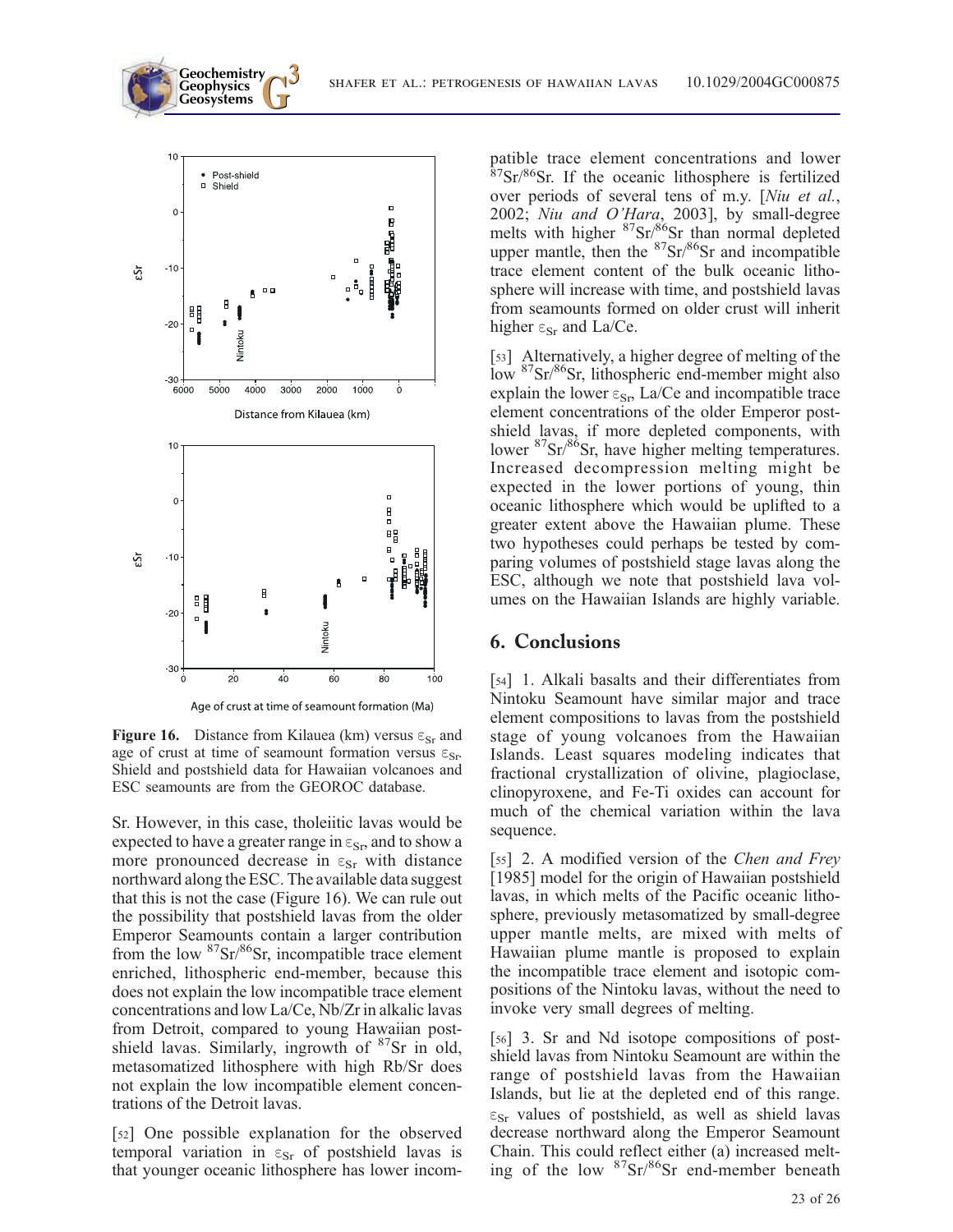**Geosystems G3** shafer et al.: petrogenesis of hawaiian lavas 10.1029/2004GC000875

volcanoes situated on younger oceanic lithosphere, or (b) less incompatible trace element enrichment (metasomatism) in the lower portions of younger oceanic lithosphere.

# Acknowledgments

**Geochemistry Geophysics**

[57] We are deeply indebted to the officers and crew of the R.V. JOIDES Resolution for the help and professionalism in obtaining drill cores during ODP Leg 197. We would like to thank Dennis Birdsell and the Center for Environmental Science and Technology (CEST) at the University of Notre Dame for help with ICP-OES analysis. We thank Adam Kent and associate editor Bob Duncan for reviews. M.R. gratefully acknowledges a grant from the Deutsche Forchungsgemeinschaft while at Mainz. This research used samples provided by the Ocean Drilling Program (ODP), which is sponsored by the U.S. National Science Foundation and participating countries under management of the Joint Oceanographic Institutions Inc. Funding for the research was provided by grants form the United States Science Support Program to C. R. Neal.

## References

- Albarede, F. (1995), Introduction to Geochemical Modeling, pp. 278 – 282, Univ. of Cambridge Press, New York.
- Basu, A. R., and B. E. Faggart (1996), Temporal isotopic variations in the Hawaiian mantle plume: The Lanai anomaly, the Molokai fracture zone and a seawater-altered lithospheric component in Hawaiian volcanism, in Earth Processes: Reading the Isotopic Code, Geophys. Monogr. Ser., vol. 95, edited by A. R. Basu and S. Hast, pp. 149– 159, AGU, Washington, D. C.
- Beattie, P. (1993), The generation of uranium series disequilibria by partial melting of spinel peridotite: Constraints from partitioning studies, Earth Planet. Sci. Lett., 117, 379-391.
- Bence, A. E., S. R. Taylor, and M. R. Fisk (1980), Major- and trace-element geochemistry of basalts from Ojin, Nintoku, and Suiko Seamounts of the Emperor Seamount Chain: DSDP-IPOD Leg 55, Initial Rep. Deep Sea Drill. Proj., 55, 599 – 605.
- Bienvenu, P., J. Bougault, J. L. Joron, M. Treuil, and L. Dmitriev (1990), MORB alteration: Rare-earth element/ non-rare-earth hygromagmaphile element fractionation, Chem. Geol., 82, 1-14.
- Chen, C. Y., and F. A. Frey (1983), Origin of Hawaiian tholeiite and alkalic basalt, Nature, 302, 785 – 789.
- Chen, C. Y., and F. A. Frey (1985), Trace element and isotopic geochemistry of lavas from Haleakala volcano, east Maui, Hawaii: Implications for the origin of Hawaiian basalts, J. Geophys. Res., 90(B10), 8743 – 8768.
- Chen, C. Y., F. A. Frey, and M. O. Garcia (1990), Evolution of alkalic lavas at Haleakala Volcano, East Maui, Hawaii: Major, trace element and isotopic constraints, Contrib. Mineral. Petrol., 105(2), 197-218.
- Chen, C. Y., F. A. Frey, M. O. Garcia, G. B. Dalyrmple, and R. Hart (1991), The tholeiite to alkalic basalt transition at Haleakala Volcano, Maui, Hawaii, Contrib. Mineral. Petrol., 106, 183 – 200.
- Clague, D. A., and M. H. Beeson (1980), Trace element geochemistry of the East Molokai Volcanic Series, Hawaii, Am. J. Sci., 280-A, 820 – 844.
- Clague, D. A., and G. B. Dalyrmple (1973), Age of Koko Seamount, Emperor Seamount Chain, Earth Planet. Sci. Lett., 17, 411-415.
- Clague, D. A., and G. B. Dalyrmple (1988), Age and petrology of alkalic postshield and rejuvenated-stage lava from Kauai, Hawaii, Contrib. Mineral. Petrol., 99(2), 202 – 218.
- Clague, D. A., and F. A. Frey (1980), Trace-element geochemistry of tholeiitic basalts from Site 433C, Suiko Seamount, Initial Rep. Deep Sea Drill. Proj., 55, 559 – 569.
- Clague, D. A., and F. A. Frey (1982), Petrology and trace element geochemistry of the Honolulu Volcanics, Oahu: Implications for the oceanic mantle below Hawaii, J. Petrol., 23(3), 447 – 504.
- Clague, D. A., M. R. Fisk, and A. E. Bence (1980), Mineral chemistry of basalts from Ojin, Nintoku, and Suiko Seamounts, Leg 55 DSDP, Initial Rep. Deep Sea Drill. Proj., 55, 607 – 638.
- Class, C., and S. L. Goldstein (1997), Plume-lithosphere interactions in the ocean basins: Constraints from the source mineralogy, Earth Planet. Sci. Lett., 150, 245-260.
- Cox, K. G., J. D. Bell, and R. J. Pankhurst (1979), The Interpretation of Igneous Rocks, Allen and Unwin, St Leonards, NSW, Australia.
- Dalrymple, G. B., and D. A. Clague (1976), Age of the Hawaiian-Emperor bend, Earth Planet. Sci. Lett., 31, 313 – 329.
- Dalrymple, G. B., and M. O. Garcia (1980), Age and chemistry of volcanic rocks dredged from Jingu Seamount, Emperor Seamount Chain, Initial Rep. Deep Sea Drill. Proj., 55, 685 – 693.
- Dalrymple, G. B., M. A. Lanphere, and D. A. Clague (1980), Conventional and  ${}^{40}Ar/{}^{39}Ar$  K-Ar ages of volcanic rocks from Ojin (Site 430), Nintoku (Site 432), and Suiko (site 433) seamounts and the chronology of volcanic propagation along the Hawaiian-Emperor chain, Initial Rep. Deep Sea Drill. Proj., 55, 659 – 676.
- Duncan, R. A., and R. A. Keller (2004), Radiometric ages for basement rocks from the Emperor Seamounts, ODP Leg 197, Geochem. Geophys. Geosyst., 5, Q08L03, doi:10.1029/ 2004GC000704.
- Engel, A. E. J., C. G. Engel, and R. G. Havens (1965), Chemical characteristics of oceanic basalts and the upper mantle, Geol. Soc. Am. Bull., 76(7), 719-734.
- Ford, C. E., D. G. Russell, J. A. Cravin, and M. R. Fisk (1983), Olivine liquid equilibria: Temperature, pressure and composition dependence of the crystal/liquid cation partition coefficients for Mg,  $Fe^{2+}$ , Ca and Mn, *J. Petrol.*, 24, 256–265.
- Frey, F. A. (1969), Rare earth abundances in a high-temperature peridotite intrusion, Geochim. Cosmochim. Acta, 33(11), 1429 – 1447.
- Frey, F. A., and M. F. Roden (1987), The mantle source for the Hawaiian Islands: Constraints from the lavas and ultramafic inclusions, in Mantle Metasomatism, edited by M. Menzies, pp. 423 – 463, Elsevier, New York.
- Frey, F. A., W. S. Wise, M. O. Garcia, H. B. West, S. T. Kwon, and A. K. Kennedy (1990), Evolution of Mauna Kea Volcano, Hawaii: Petrologic and geochemical constraints on postshield volcanism, *J. Geophys. Res.*,  $95(2)$ ,  $1271 - 1300$ .
- Frey, F. A., M. O. Garcia, and M. F. Roden (1994), Geochemical characteristics of Koolau Volcano: Implications of intershield geochemical differences among Hawaiian volcanoes, Geochim. Cosmochim. Acta, 58(5), 1441 – 1462.
- Frey, F. A., D. Clague, J. J. Mahoney, and J. M. Sinton (2000), Volcanism at the edge of the Hawaiian Plume: Petrogenesis of submarine alkalic lavas from the North Arch Volcanic Field, *J. Petrol.*, 41(5), 667–691.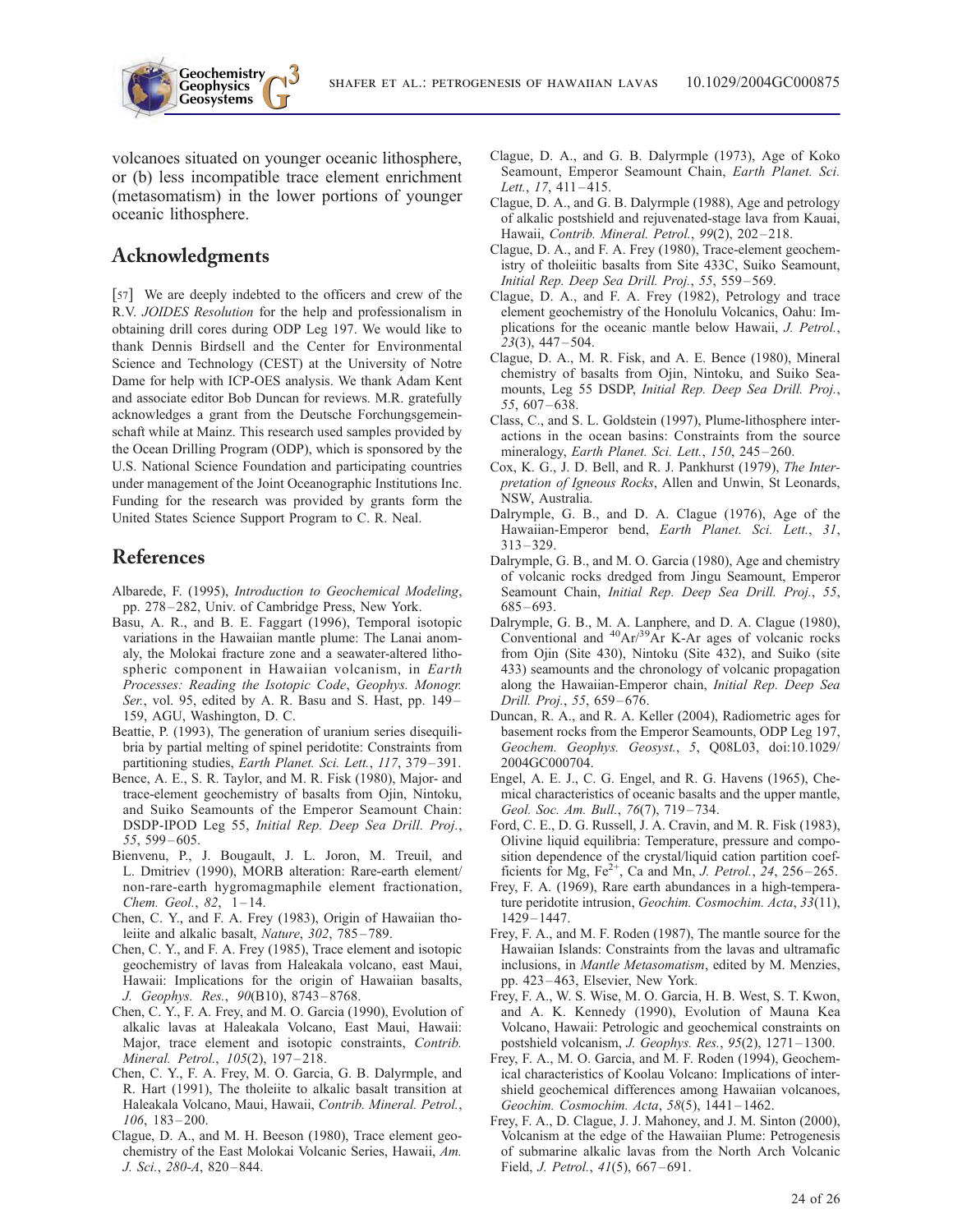Frey, F. A., S. Huang, J. Blichert-Toft, M. Regelous, and M. Boyet (2005), Origin of depleted components in basalt related to the Hawaiian hot spot: Evidence from isotopic and incompatible element ratios, Geochem. Geophys. Geosyst., 6, Q02L07, doi:10.1029/2004GC000757.

**Geochemistry Geophysics**

- Govindaraju, K. (1994), 1994 compilation of working values and sample description for 383 geostandards, Geostand. Newsl., 18, 1-158.
- Graham, D. W., A. Zindler, M. Kurz, W. J. Jenkins, R. Batiza, and H. Staudigel (1988), He, Pb, Sr and Nd isotope constraints on magma genesis and mantle heterogeneity beneath young Pacific seamounts, Contrib. Mineral. Petrol., 99(4), 446-463.
- Green, T. H. (1994), Experimental studies of trace-element partitioning applicable to igneous petrogenesis—Sedona 16 years later, Chem. Geol.,  $117$ ,  $1-36$ .
- Hack, P. J., R. L. Nielsen, and A. D. Johnston (1994), Experimentally determined rare-Earth element and Y partitioning behavior between clinopyroxene and basaltic liquids at pressures up to 20 kbar, *Chem. Geol.*, 117, 89-105.
- Halliday, A. N., D. C. Lee, S. Tommasini, G. R. Davies, C. R. Paslick, J. G. Fitton, and D. E. James (1995), Incompatible trace elements in OIB and MORB and source enrichment in the sub-oceanic mantle, Earth Planet. Sci. Lett., 133, 379-395.
- Hart, S. R., and T. Dunn (1993), Experimental cpx/melt partitioning on melting of garnet peridotite, Nature, 363, 63–65.
- Huang, S., M. Regelous, T. Thordarson, and F. A. Frey (2005), Petrogenesis of lavas from Detroit Seamount: Geochemical differences between Emperor Chain and Hawaiian volcanoes, Geochem. Geophys. Geosyst., 6, Q01L06, doi:10.1029/ 2004GC000756.
- Irving, A. J., and F. A. Frey (1984), Trace-element abundances in megacrysts and their host basalts—Constraints on partition coefficients and megacryst genesis, Geochim. Cosmochim. Acta, 48(6), 1201-1221.
- Ito, G., and J. J. Mahoney (2005a), Flow and melting of a heterogeneous mantle: 1. Method and importance to the geochemistry of ocean island and mid-ocean ridge basalts, Earth Planet. Sci. Lett., 230, 29 – 46.
- Ito, G., and J. J. Mahoney (2005b), Flow and melting of a heterogeneous mantle: 2. Implications for a chemically non-layered mantle, Earth Planet. Sci. Lett., 230, 47-63.
- Jenner, G. A., S. F. Foley, S. E. Jackson, T. H. Green, B. J. Fryer, and H. P. Longerich (1993), Determination of partition coefficients for trace elements in high pressure-temperature experimental run products by laser ablation microprobeinductively coupled plasma-mass spectrometry (LAM-ICP-MS), Geochim. Cosmochim. Acta, 57(23 – 24), 5099 – 5103.
- Johnson, K. T. M., and R. J. Kinzler (1989), Partitioning of REE, Ti, Zr, Hf, and Nb between clinopyroxene and basaltic liquid: An ion microprobe study, Eos Trans. AGU, 70, 1388.
- Kelemen, P. B., N. Shimizu, and T. Dunn (1993), Relative depletion of niobium in some arc magmas and the continental crust: Partitioning of K, Nb, La, and Ce during melt/rock reaction in the upper mantle, Earth Planet. Sci. Lett., 120,  $111 - 134$ .
- Keller, R. A., R. A. Duncan, and M. R. Fisk (1995), Geochemistry and  ${}^{40}Ar/{}^{39}Ar$  geochronology of basalts from ODP Leg 145 (North Pacific Transect), Proc. Ocean Drill. Program Sci. Results, 145, 333 – 345.
- Keller, R. A., M. R. Fisk, and W. M. White (2000), Isotopic evidence for Late Cretaceous plume-ridge interaction at the Hawaiian hotspot, Nature, 405, 673-676.
- Kennedy, A. K., G. E. Lofgren, and G. J. Wasserburg (1993), An experimental study of trace element partitioning between olivine, orthopyroxene, and melt in chondrules: Equilibrium

values and kinetic effects, Earth Planet. Sci. Lett., 115, 177-195.

- Kinman, W. S., and C. R. Neal (2002), The influence of MORB on a plume-generated seamount: The story told by plagioclase phenocrysts from Detroit Seamount Lavas, Emperor Seamount Chain, Eos Trans. AGU, 83(47), Fall Meet. Suppl., Abstract T61C.
- Kirkpatrick, R. J., D. A. Clague, and W. Freisen (1980), Petrology and geochemistry of volcanic rocks, DSDP Leg 55, Emperor Seamount Chain, Initial Rep. Deep Sea Drill. Proj., 55, 509 – 557.
- Kramers, J. D., J. C. M. Roddick, and J. B. Dawson (1983), Trace element and isotopic studies on veined, metasomatic, and 'MARID' xenoliths from Bultfontein, South Africa, Earth Planet. Sci. Lett., 65, 90-106.
- Lanphere, M. A., and F. A. Frey (1987), Geochemical evolution of Kohala Volcano, Hawaii, Contrib. Mineral. Petrol.,  $95(1)$ ,  $100 - 113$ .
- Lanphere, M. A., G. B. Dalrymple, and D. A. Clague (1980), Rb-Sr sytematics of basalts from the Hawaiian-Emperor Volcanic Chain, Initial Rep. Deep Sea Drill. Proj., 55, 695-706.
- Lassiter, J. C., E. H. Hauri, P. W. Reiners, and M. O. Garcia (2000), Generation of Hawaiian post-erosional lavas by melting of a mixed lherzolite/pyroxenite source, Earth Planet. Sci. Lett., 178, 269-284.
- Lee, D. C., A. N. Halliday, G. Davies, E. J. Essene, J. G. Fitton, and R. Temdjim (1995), Melt enrichment of shallow depleted mantle: A detailed petrological, trace element, and isotopic study of mantle derived xenoliths and megacrysts from the Cameroon line, *J. Petrol.*, 37, 415-441.
- Ludden, J., and G. Thompson (1979), An evaluation of the behavior of the rare earth elements during the weathering of sea-floor basalt, Earth Planet. Sci. Lett., 43, 85-92.
- Macdonald, G. A., and T. Katsura (1964), Chemical compositions of Hawaiian lavas, *J. Petrol.*,  $5(1)$ ,  $82-133$ .
- Mammerickx, J., and G. F. Sharman (1988), Tectonic evolution of the North Pacific during the Cretaceous Quiet Period, J. Geophys. Res., 93, 3009 – 3024.
- McKenzie, D., and R. K. O'Nions (1991), Partial Melt Distributions from Inversion of Rare Earth Element Concentrations, J. Petrol., 12(5), 1031 – 1091.
- Miyashiro, A. (1978), Nature of alkalic volcanic rock series, Contrib. Mineral. Petrol., 66(1), 91 – 104.
- Nasagawa, H. (1970), Rare Earth concentrations in zircon and apatite and their dacite and granites, Earth Planet. Sci. Lett., 9, 359 – 364.
- Neal, C. R. (2001), Interior of the Moon: The presence of garnet in the primitive deep lunar mantle,  $\overline{J}$ . Geophys. Res., 106(E11), 27,865-27,885.
- Niu, Y., and M. J. O'Hara (2003), Origin of ocean island basalts: A new perspective from petrology, geochemistry, and mineral physics considerations, J. Geophys. Res., 108(B4), 2209, doi:10.1029/2002JB002048.
- Niu, Y., M. Regelous, I. J. Wendt, R. Batiza, and M. J. O'Hara (2002), Geochemistry of near-EPR seamount: importance of source vs. process and the origin of enriched mantle component, Earth Planet. Sci. Lett., 199, 327 – 345.
- Powers, H. A. (1955), Composition and origin of basaltic magma of the Hawaiian Islands, Geochim. Cosmochim. Acta,  $7(1-2)$ ,  $77-107$ .
- Regelous, M., A. W. Hofmann, W. Abouchami, and S. J. G. Galer (2003), Geochemistry of lavas from the Emperor Seamounts, and the geochemical evolution of Hawaiian magmatism from 85 to 42 Ma, *J. Petrol.*,  $44(1)$ ,  $113-140$ .
- Reiners, P. W., and B. K. Nelson (1998), Temporal-compositional-isotopic trends in rejuvenated-stage magmas of Kauai,